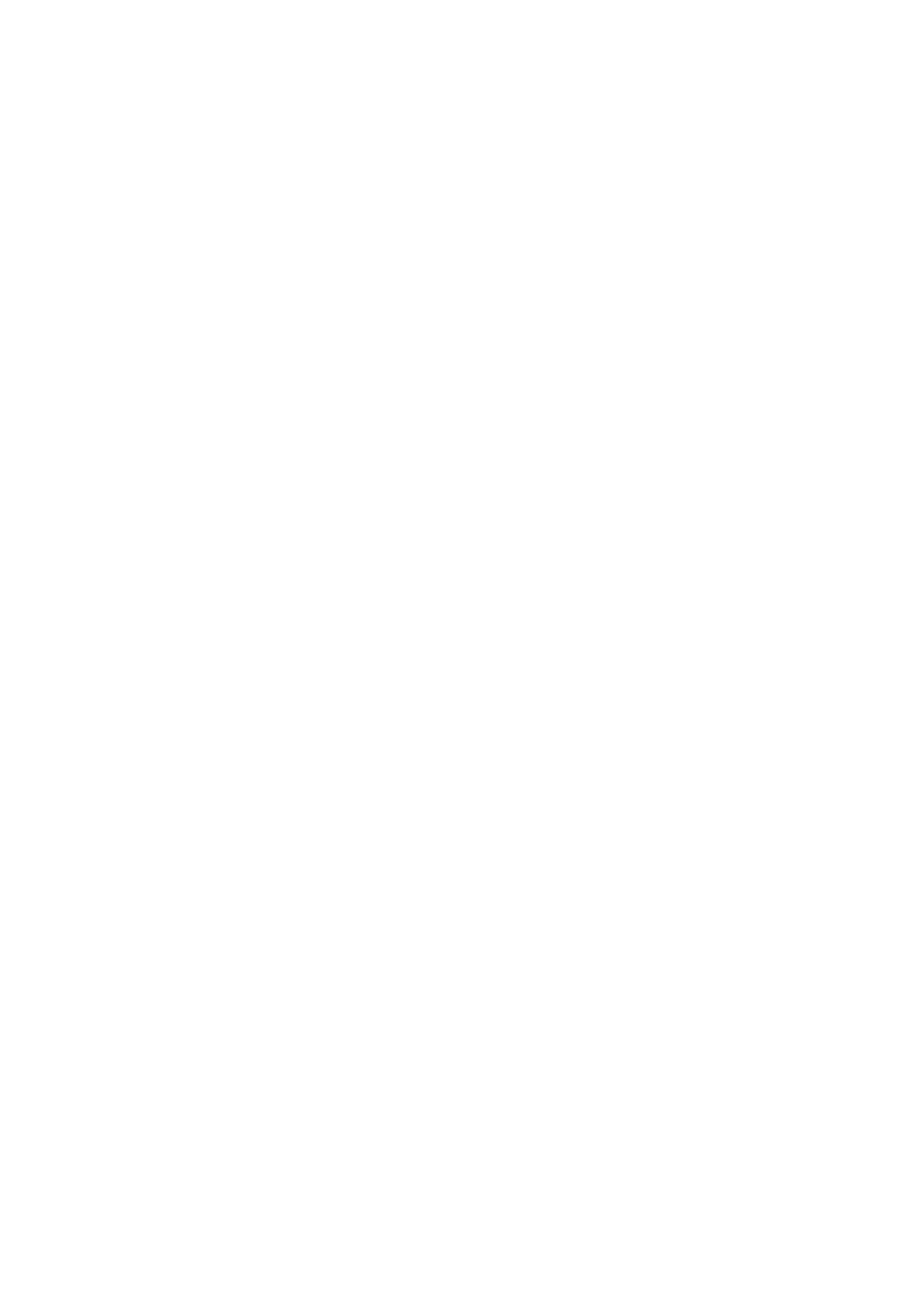# Melodies, Rhythm and Cognition in Foreign Language Learning

Edited by

M. Carmen Fonseca-Mora and Mark Gant

Cambridge **Scholars** Publishing

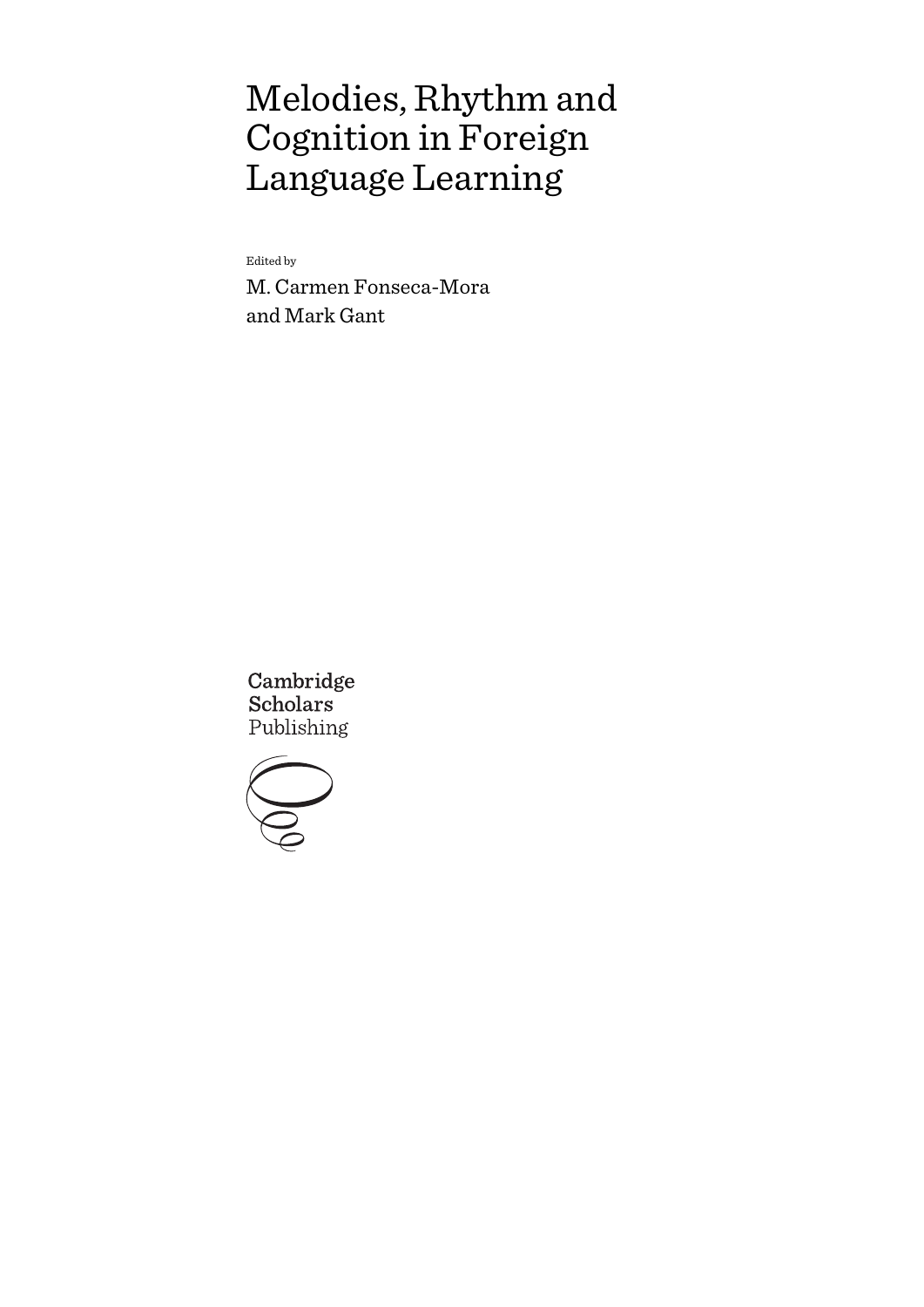Melodies, Rhythm and Cognition in Foreign Language Learning

Edited by M. Carmen Fonseca-Mora and Mark Gant

This book first published 2016

Cambridge Scholars Publishing

Lady Stephenson Library, Newcastle upon Tyne, NE6 2PA, UK

British Library Cataloguing in Publication Data A catalogue record for this book is available from the British Library

Copyright © 2016 by M. Carmen Fonseca-Mora, Mark Gant and contributors

All rights for this book reserved. No part of this book may be reproduced, stored in a retrieval system, or transmitted, in any form or by any means, electronic, mechanical, photocopying, recording or otherwise, without the prior permission of the copyright owner.

ISBN (10): 1-4438-9741-8 ISBN (13): 978-1-4438-9741-9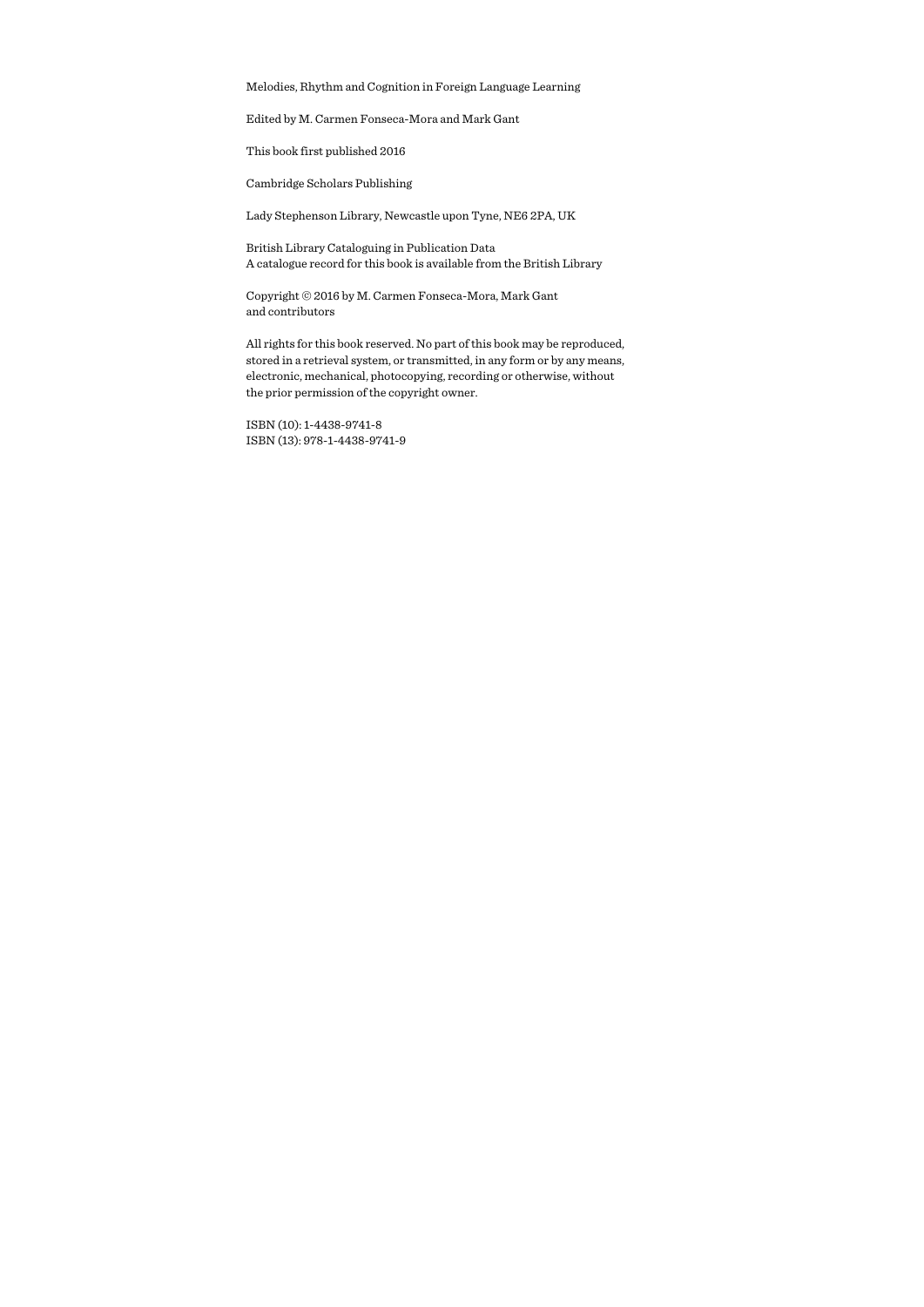# TABLE OF CONTENTS

| Part 1: An Overview                                                                                                           |
|-------------------------------------------------------------------------------------------------------------------------------|
| Music and Language Learning: An Introduction<br>M. Carmen Fonseca-Mora                                                        |
|                                                                                                                               |
| Music: Why it Affects Us, How Society Uses it, and How this Knowledge<br>May Benefit Educators<br>Hamish Binns                |
| Part 2: Music as a Pathway to Cognition in Language Learning                                                                  |
| From Melodious Cries to Articulated Sounds: Melody at the Root<br>of Language Acquisition<br>Kathleen Wermke and Werner Mende |
| The Relationship between Musical Aptitude and Foreign Language Skills<br>Carmen Toscano-Fuentes                               |
| Musical Training and Foreign Language Learning<br>Javier Ávila                                                                |
| Teaching English Rhythm through Folk Songs<br>Rosalía Rodríguez Vázquez                                                       |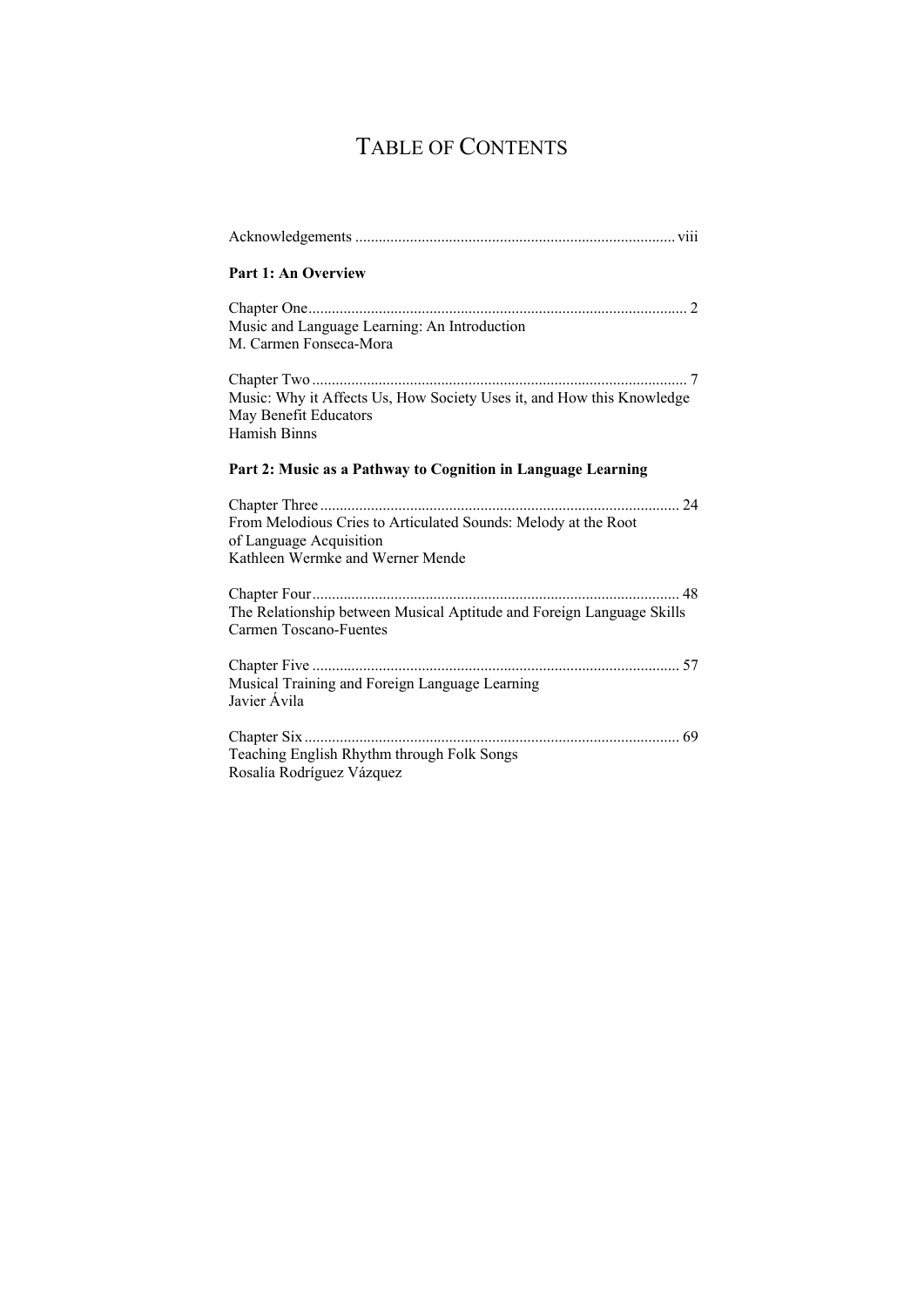### **Part 3: Melodies for Very Young Language Learners**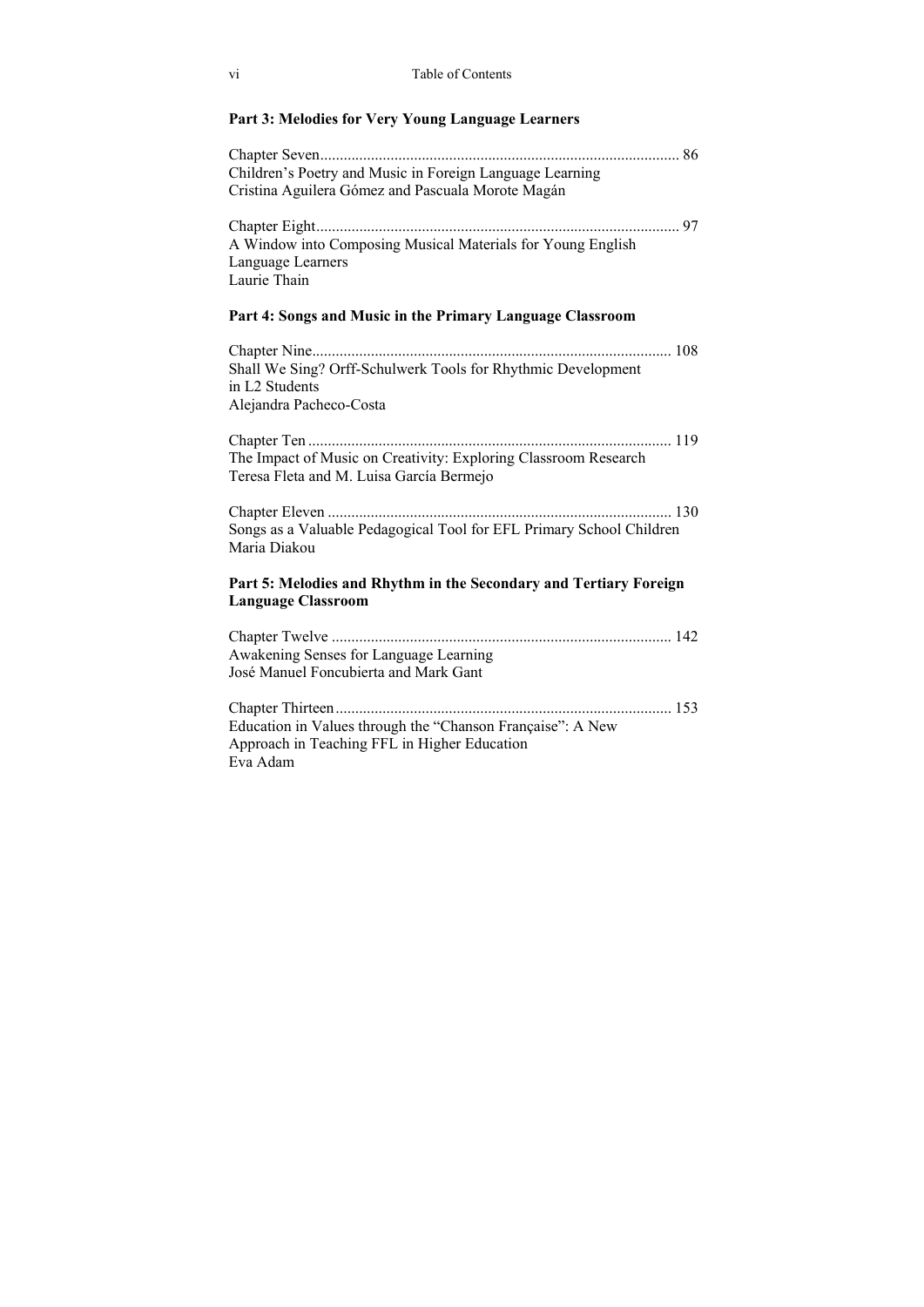| Melodies, Rhythm and Cognition in Foreign Language Learning                                                                                      | vii |
|--------------------------------------------------------------------------------------------------------------------------------------------------|-----|
| A Music-Based Agenda for Teaching English as a Second/Foreign<br>Language: Common Themes and Directions<br>Ziwei Zhou                            |     |
| A—B—C, it's easy as Do—Re—Mi! Notes from the <i>Tune Into English</i><br><i>Roadshow</i> , a Touring Didactic Sing-along Show<br>Fergal Kavanagh |     |
|                                                                                                                                                  |     |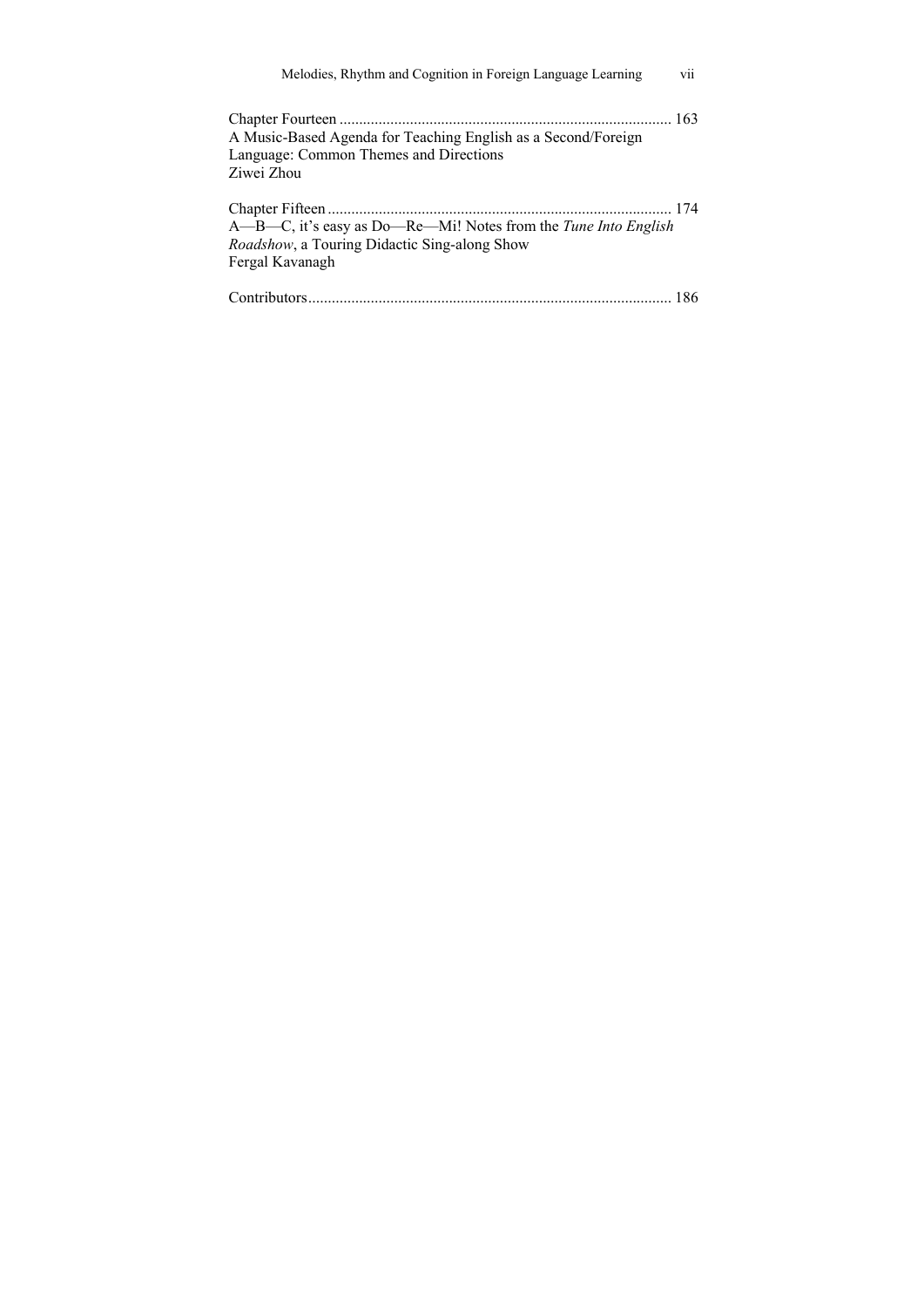# ACKNOWLEDGEMENTS

The editors would like to thank Cambridge Scholars Publishing for their professional assistance and special thanks is due to all contributors to this book.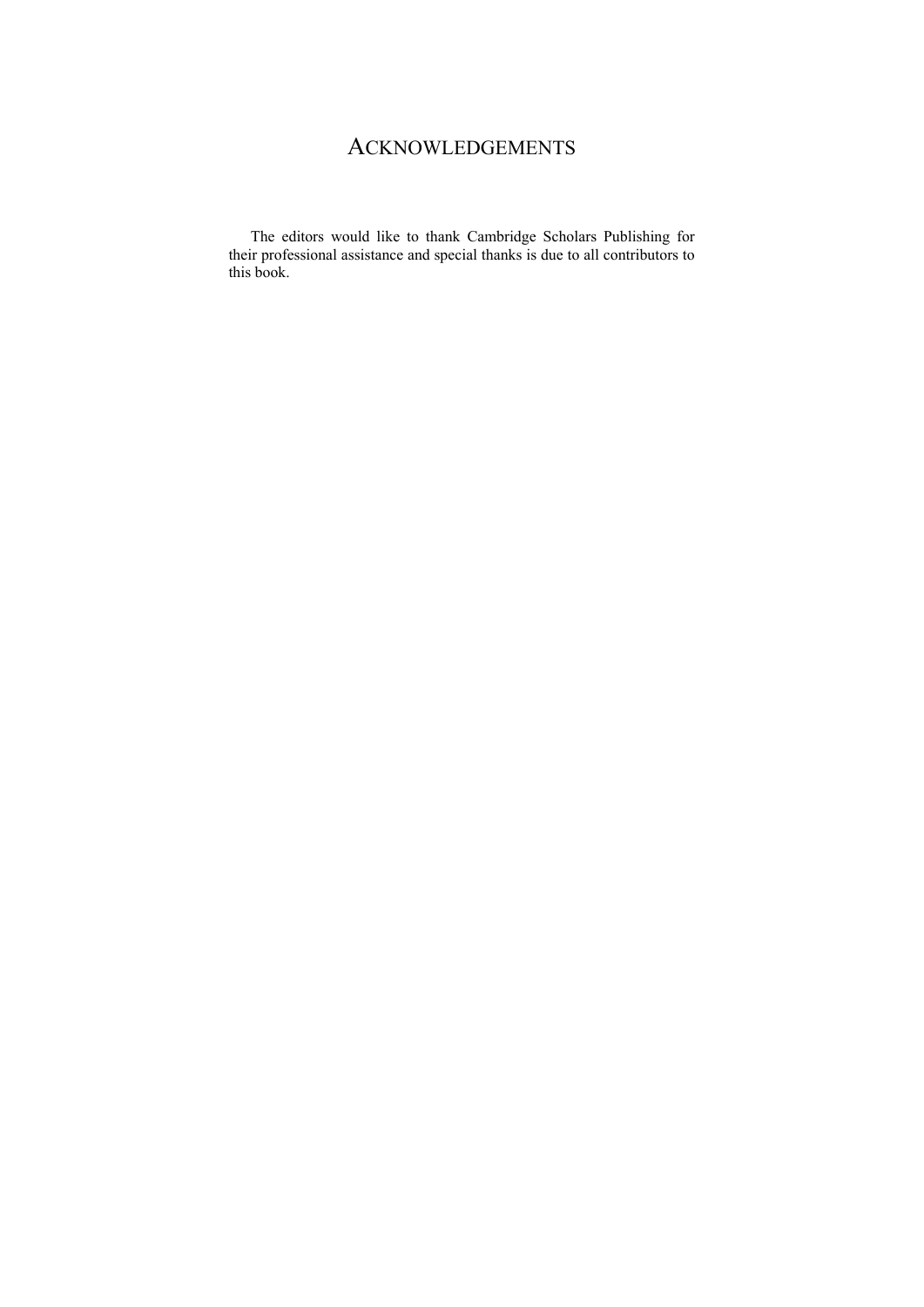# **PART 1:**

# **AN OVERVIEW**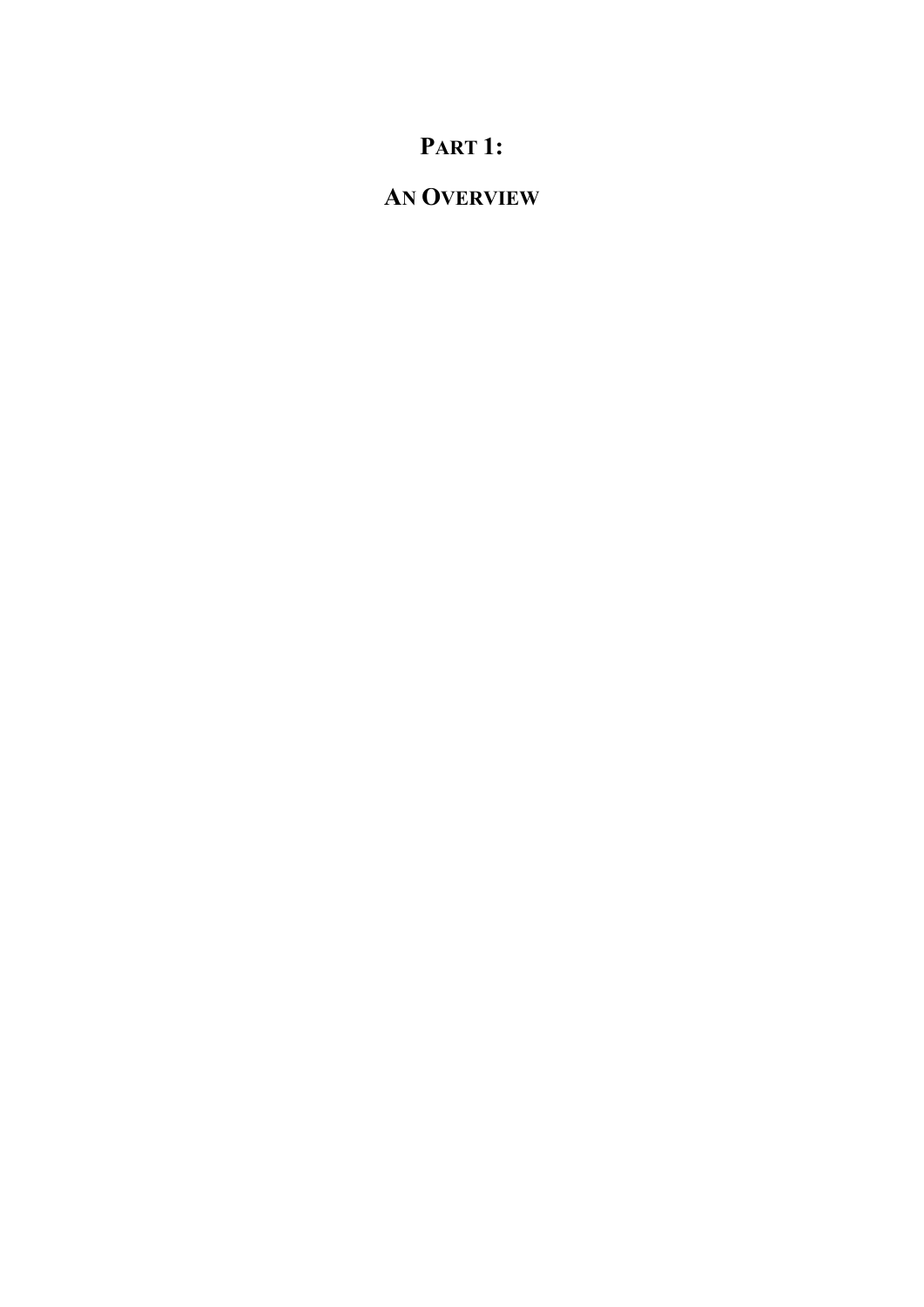## CHAPTER ONE

# MUSIC AND LANGUAGE LEARNING: AN INTRODUCTION

### M. CARMEN FONSECA-MORA UNIVERSITY OF HUELVA, SPAIN

 *Music is love in search for a Word.*  —Sidney Lanier

Among the various aims of academic inquiry are those of describing, explaining and understanding the phenomena we live with or are surrounded by, many of them profoundly embedded in our nature since ancient times, even since the creation of humankind. This is the case with language and music, two unique, innate human capacities that have been an object of study in many different disciplines. In fact, this is a research topic that is transdisciplinary and has been dealt with in brain, language, music, education, and health studies. More concretely, melodic and rhythmical patterns are two crucial elements that can be found in research into both language and music.

Curiously enough, the idiom "to have an ear for" is found in many different languages and is directly related to language and music. So in French, we find the expression "avoir de l'oreille pour", while in German it is "ein Ohr haben für" and in Spanish "tener oído para". This shows that beliefs about the relationship between music and language are somehow supported by our shared verbal behaviour; by common sense or street wisdom. However, analysing what is meant by "having a good ear for music or languages" brings many different research perspectives into the picture. From neuroscience, it raises questions about brain functioning, which brain areas are triggered by each of them or how musical and language stimuli are processed (Patel 2014). Psychologists are interested in the affective power of music and words, as well as in explaining the common cognitive processes which the mind activates (Chobert & Besson 2013). Musicologists mainly seek to understand how musical training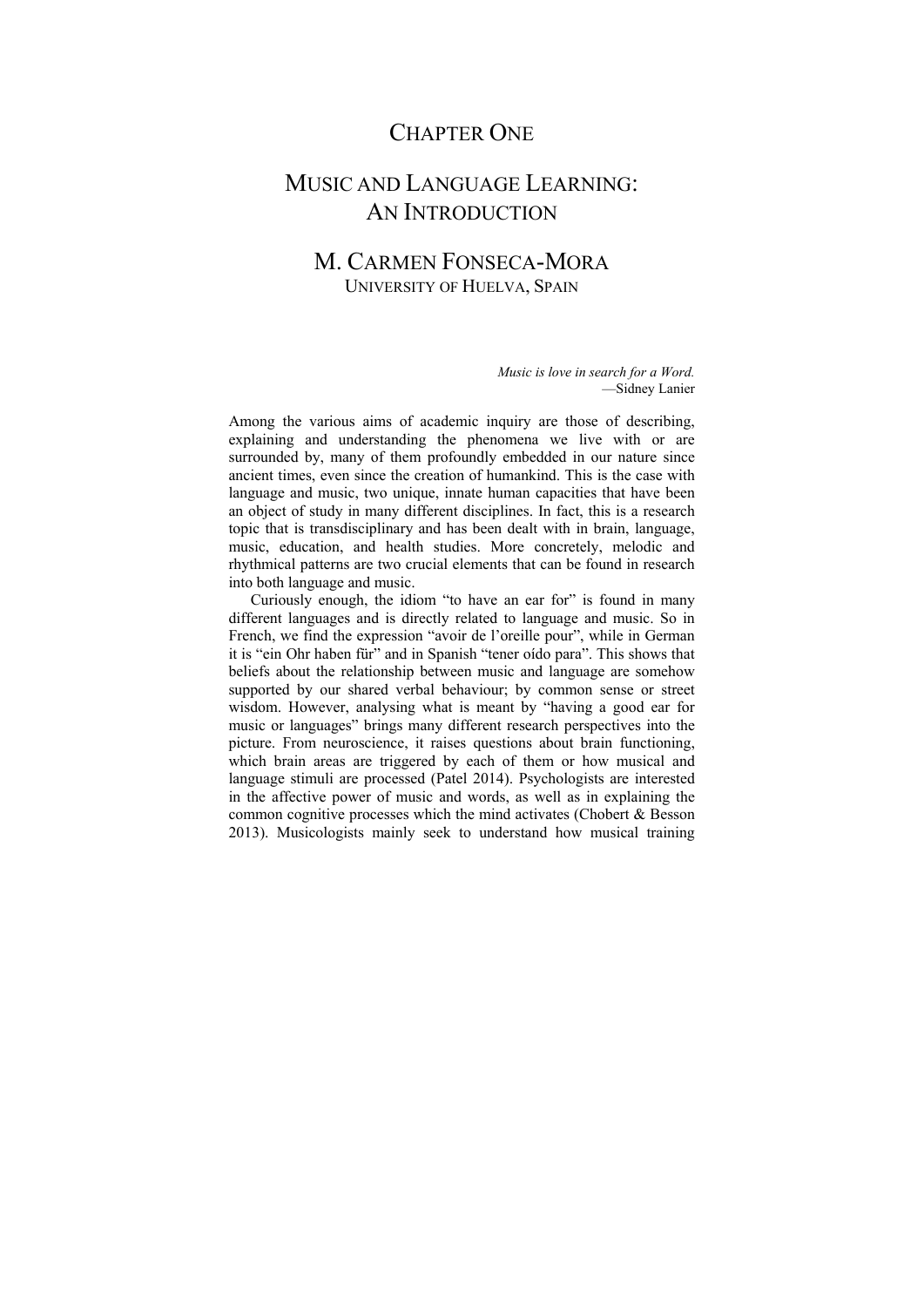benefits language learning and to describe the main ingredients of an optimal music-for-language-learning intervention programme (Runfola, Etopio, Hamlen & Rozendal 2012). Health studies are concerned with the conditions in which human well-being is affected by music and language (Barnes 2015). Finally, educationalists are interested in finding out whether alternative teaching methods based on musical approaches could help learners to overcome language learning difficulties or simply make them learn at a quicker rate (Fonseca, Gómez, Jara 2015).

The interplay between language and music brings to applied linguists inquiries into the nature and function of speech melodies, the role of prosody, or descriptions of rhythmical patterns in verbal behaviour. From another perspective, applied linguists are interested in researching the role of music in first and second language acquisition to see if students with a good ear for music are better equipped for language learning (Fonseca, Avila & Segador 2015). The necessarily fragmentary answers from all disciplines are needed when trying to understand the relationship between language and music, and more deeply, when trying to find out how music contributes to communication exchanges in any language, what universal properties it adds to the first language acquisition process and how the teaching and learning of foreign languages could be improved. As language and music are two innate human capacities, with an undeniable link between them, does this mean that everyone could benefit from their intertwined input in the language classroom? On the one hand, musical abilities enhance linguistic cognitive processes such as phonemic and phonological awareness, reading comprehension, vocabulary acquisition, listening and speech abilities. On the other hand, language learning also takes advantage of the emotional elements provided by music and songs. Musical activities have been found to influence memory, attention and effort as a result of their physiological properties and also to foster a relaxed and safe but motivating and productive classroom atmosphere (Fonseca & Herrero 2016).

From the perspective of applied linguistics, this book draws together the literature published over recent decades on music and language and also draws on experiences in language teaching; it provides a clear explanation of just how central melodies and rhythm are to foreign language learning acquisition. It adds insights from the specialized literature on this topic in order to explore how musical approaches in the language classroom can be of benefit for foreign language learners. Therefore, Binns' overview chapter briefly examines not only some of the evolutionary explanations as to why music may form such an important part of our lives, but also some of the ways in which it may affect people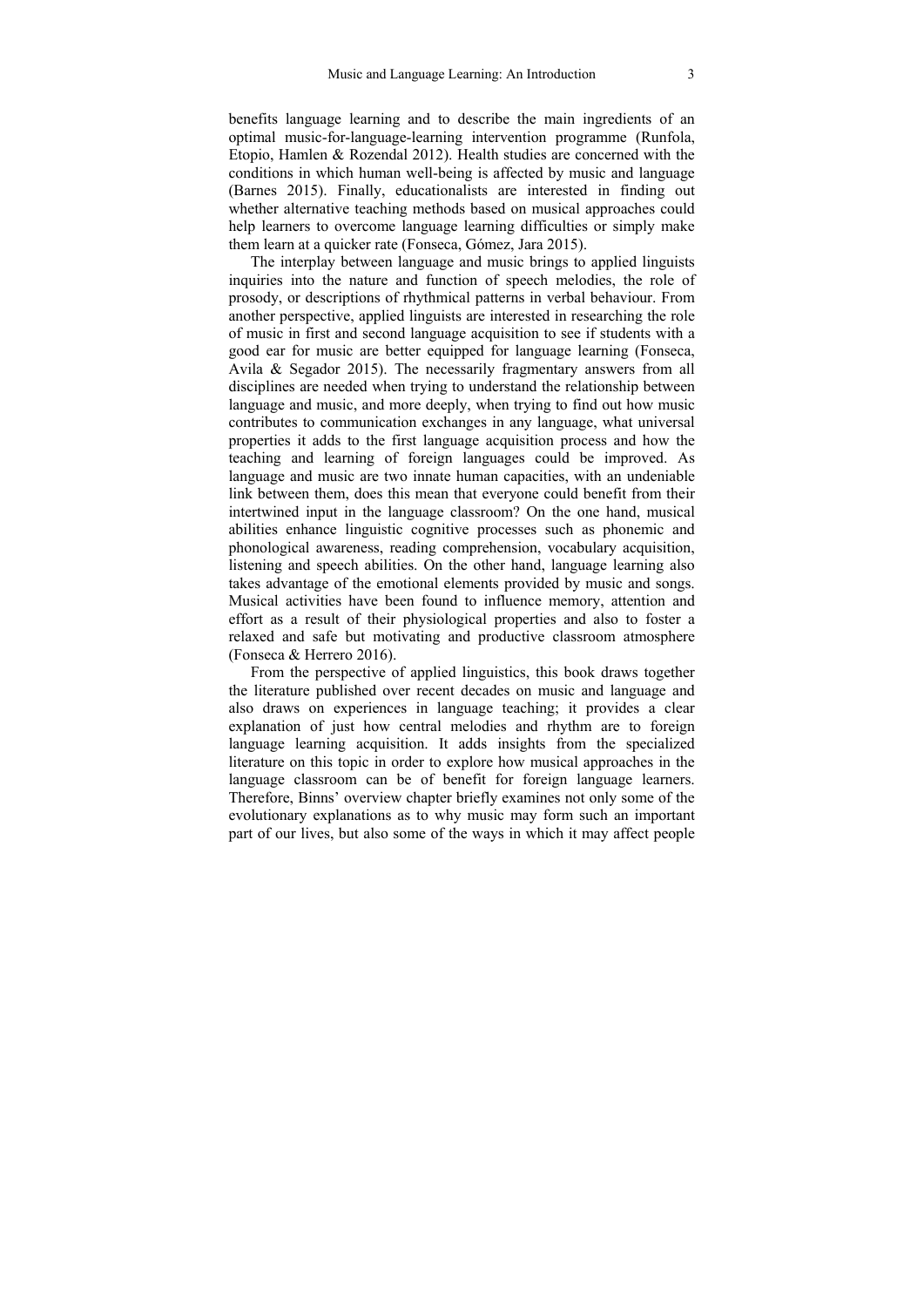physiologically and psychologically. Using specific examples, it then looks at how music can change students' emotions, can aid teacher instruction, can make grammatical structures more memorable, and can help students identify with foreign cultures.

Music as a pathway to cognition in language learning is analysed in part two of this book. Wermke and Mende's research explores the musical elements of human infants' pre-speech vocalizations and states that they seem to reflect much more than a special musical feature; they are described as an imperative and a necessary precondition for language acquisition. Toscano-Fuentes' perspective explains how musical aptitude contributes to the learning of foreign language skills while Avila's chapter attempts to provide a detailed overview of musical training potential by analysing the effects of music on the different cognitive and affective variables that define a good language learning process. Finally, this part of the book is rounded off with a study of rhythm in language learning. Rodríguez Vázquez gives evidence for the use of traditional songs as effective instruments in the teaching of EFL rhythm to adult learners. The ultimate goal of the chapter is to show how a comprehensive analysis of songs may contribute to a better knowledge and understanding of suprasegmental features and, more broadly, how the use of vocal music in the EFL classroom can shed light on the confluence of cognitive, neurobiological and affective factors in language acquisition.

The third part of this book is concerned with melodies for very young learners. Aguilera and Morote state that poetry and music lie at the heart of nursery rhymes. Children's songs are described as an educational resource of exceptional value in which poems, melody and rhythm are combined. The similar formal structures of both poetry and popular melodies foster the creation of fertile and creative contexts that put children in touch with music and words, essential elements in their intellectual and emotional development. Thain's chapter reflects on what musical materials for young English language learners could be like. Her premise is that well-chosen musical materials offer much more than just "fun and enjoyment" and that not all musical materials are created equal. Whether they are aimed at practicing pronunciation, reinforcing vocabulary or supporting reading, Thain emphasizes that musical materials must be carefully designed.

Songs and music in the primary language classroom are dealt with in the fourth part of this book. Pacheco-Costa's contribution considers the Orff-Schulwerk musical and pedagogical approach as an ideal framework for improving young foreign language students' skills, particularly those related to phonetics, speech rhythm, vocabulary and reading. Fleta and García Bermejo's chapter presents pedagogical experiences that show how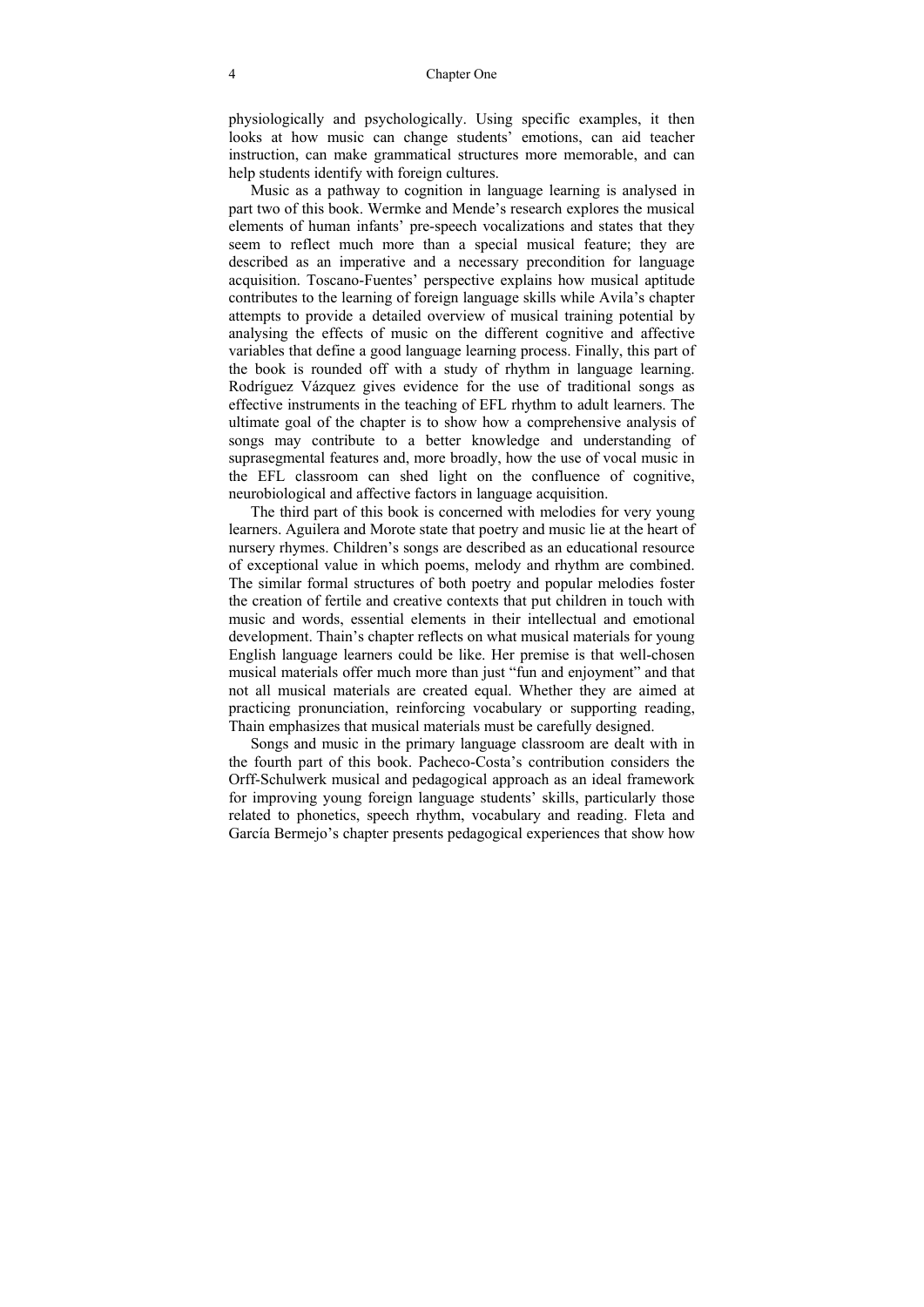to make teaching and learning more interesting by taking music as a springboard for inspiration. They reflect on how to use creativity to improve literacy. Last but not least, Diakou's approach focuses on songs as a valuable pedagogical tool for EFL primary school children. She states that the repetitive nature of songs and the joy they bring into the classroom help to reinforce language acquisition.

The fifth and last part of this book summarises interesting suggestions as to how to use melodies and rhythm in the secondary and tertiary foreign language classroom. Foncubierta and Gant explore ways of awakening the senses for language learning. They state that music and images not only favour students' active participation, but also activate learners' previous knowledge and personal experiences and help them to find stories to share in class. Adam's contribution draws readers' attention to the development of ethical, moral and affective aspects which can contribute to the improvement of learning in different areas of knowledge. She states that a more comprehensive and humanistic education, the nucleus of which is not based solely on the cognitive development of learners, can be reached through music. Her concern is related to improving knowledge of the French language and culture through the traditional "Chanson Française" which she considers to be a useful tool for enhancing the personal competence of both teachers and pupils. Zhou's chapter aims to create a synthesis that informs and orientates teaching practices by putting music under the spotlight in various fields. It draws on a broad spectrum of evidence that highlights the significant bearing that music has on language teaching and learning. By setting one foot in each camp of Second Language Acquisition (SLA), the cognitive and the social, this chapter indicates possible points where music and SLA intersect, giving particular emphasis to enhancing learners' speech perception and production. As an example, a review of Hip-Hop/ Rap and the educational and pedagogical implications that assist English language teaching and learning for Chinese learners is discussed. Kavanagh closes this book describing his inspiring *Tune into English Roadshow*, an interactive didactic show, using wellknown songs to help to raise students' awareness of the language used in pop music.

Melodies and rhythm have the effect of creating positive emotions; they affect students' predisposition toward language learning, that is to say, their cognition. As the emotional human beings we are, any stimulus is firstly evaluated by our amygdala, an almond-shape set of neurons in charge of emotions and emotional behaviour and therefore motivation, located deep in the brain's medial temporal lobe. Musical elements trigger positive emotions, motivation, verbal memory, social bonding or even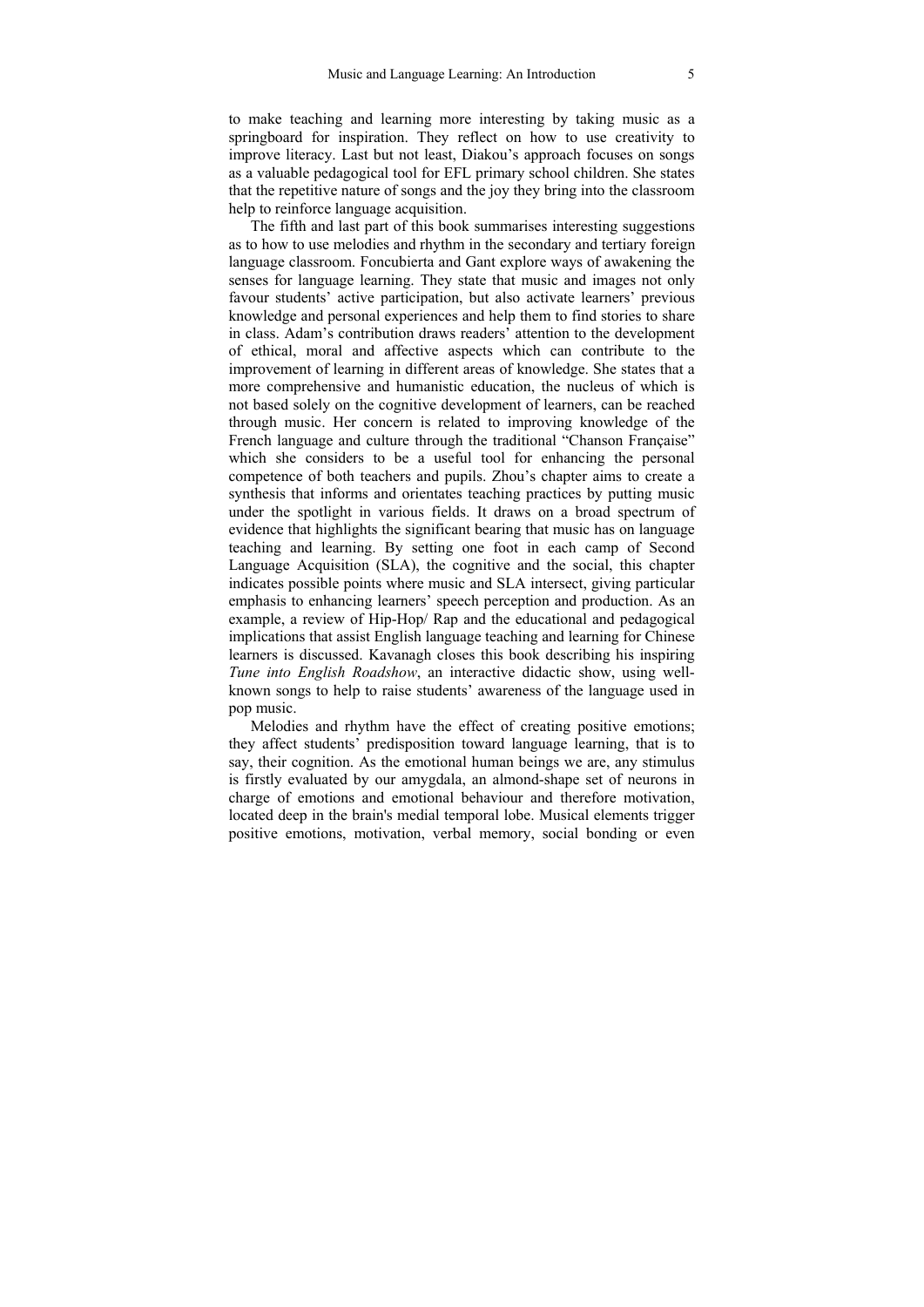6 Chapter One

self-regulation, all of which are needed for the development of good language skills. For our readers, we hope that we have managed to make the values and cognitive benefits that melodies and rhythm can offer for any age group more visible, enhancing learning both inside and outside the language classroom.

#### **References**

- Barnes, Jonathan. 2015. "Towards a Creativity-rich Curriculum for the well-being of Children Three to Seven Years Old." *The Routledge International Handbook of Philosophies and Theories of Early Childhood Education and Care*: 278.
- Chobert, Julie, and Mireille Besson. 2013. "Musical Expertise and Second Language Learning." *Brain Sciences* 3, 2: 923-940.
- Fonseca-Mora, M. Carmen, and Francisco Herrero Machancoses. 2016. "Music and Language Learning: Emotions and Engaging Memory Pathways." *Positive Psychology in SLA* 359.
- Fonseca-Mora, M. Carmen, Javier Avila López, and Arturo Gallego Segador. 2015. "Beneficios del entrenamiento musical para el aprendizaje de una lengua extranjera." *Revista Electrónica Complutense de Investigación en Educación Musical-RECIEM* 12: 29-36.
- Fonseca-Mora, M. Carmen, Pilar Jara-Jiménez, and María Gómez-Domínguez. 2015. "Musical Plus Phonological Input for Young Foreign Language Readers." *Frontiers in Psychology* 6: 286.
- Patel, Aniruddh D. 2014. "Can Nonlinguistic Musical Training Change the Way the Brain Processes Speech? The expanded OPERA hypothesis." *Hearing Research* 308: 98-108.
- Runfola, Maria, Elisabeth Etopio, Karla Hamlen, and Mary Rozendal. 2012. "Effect of Music Instruction on Preschoolers' Music Achievement and Emergent Literacy Achievement." *Bulletin of the Council for Research in Music Education* 192: 7-27.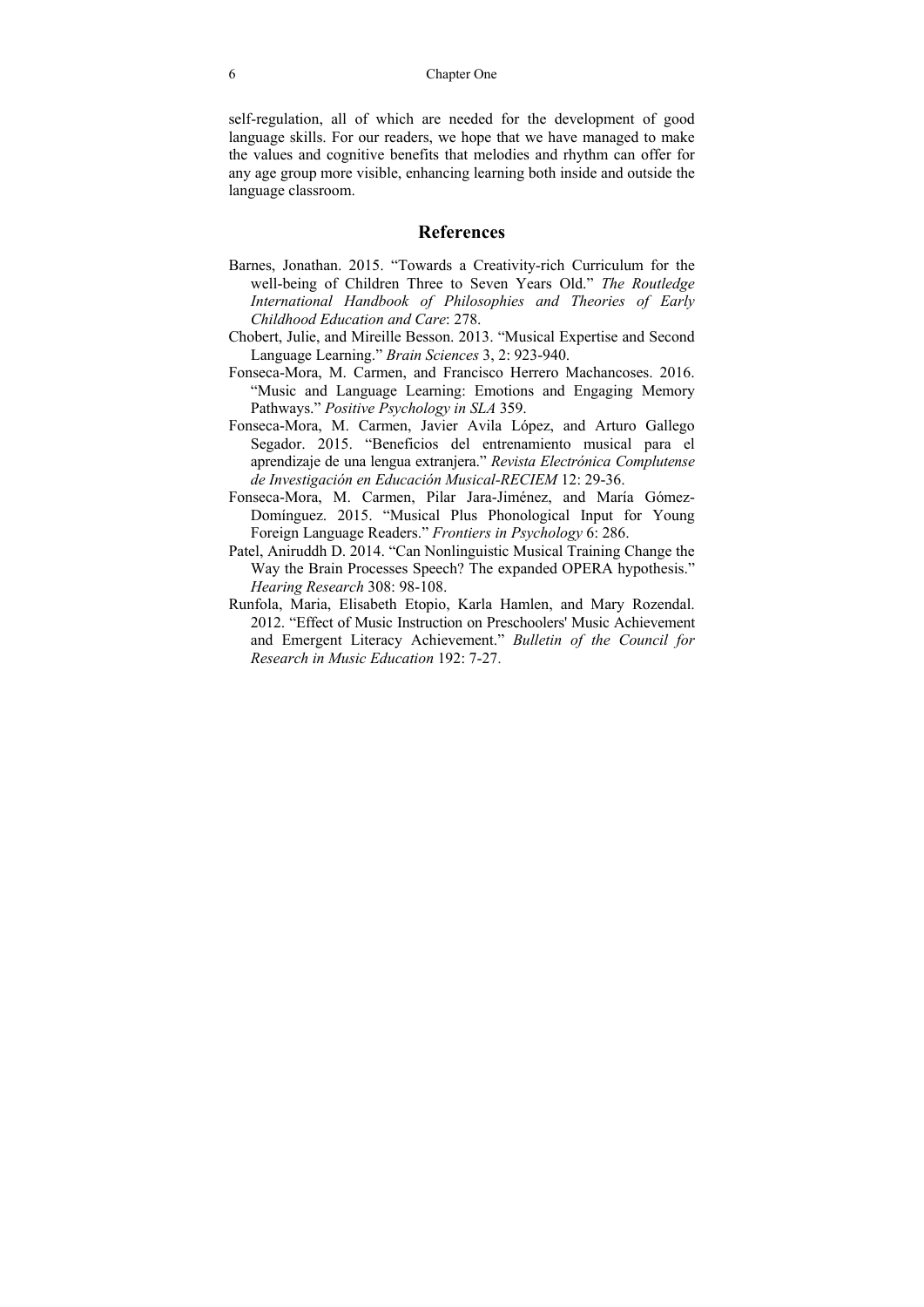## CHAPTER TWO

### MUSIC<sup>.</sup>

# WHY IT AFFECTS US, HOW SOCIETY USES IT, AND HOW THIS KNOWLEDGE MAY BENEFIT **EDUCATORS**

## HAMISH BINNS SAINT LOUIS UNIVERSITY - MADRID CAMPUS, SPAIN

#### **Introduction**

This chapter briefly examines not only some of the evolutional explanations of why music may form such an important part of our lives, but also some of the ways in which it may affect people physiologically and psychologically. Then, using specific examples, it looks at how music is, and has been, harnessed by society and used for distinct purposes ranging from enhancing factory production and curing medical pathologies to torturing prisoners and instructing guerrilla fighters. The same components of music that allow for such diverse social usage can also be channelled into education in a number of ways: music can change the emotional state of a classroom, can aid instruction, can make nightmarish grammatical structures almost palatable, and can help students to identify with and imitate foreign cultures.

As advertisers discovered long ago, music does not possess magical properties which indoctrinate listeners and, as with any other marketing technique or teaching tool (an unfortunate but ever more true analogy), careful preparation is vital for its successful use in the classroom. And, if language teachers are fully aware of how different music may affect their students in a given situation, it may improve their teaching effectiveness. The chapter finishes with a closer look at the specific case of using political propaganda songs to teach languages: their repetitive and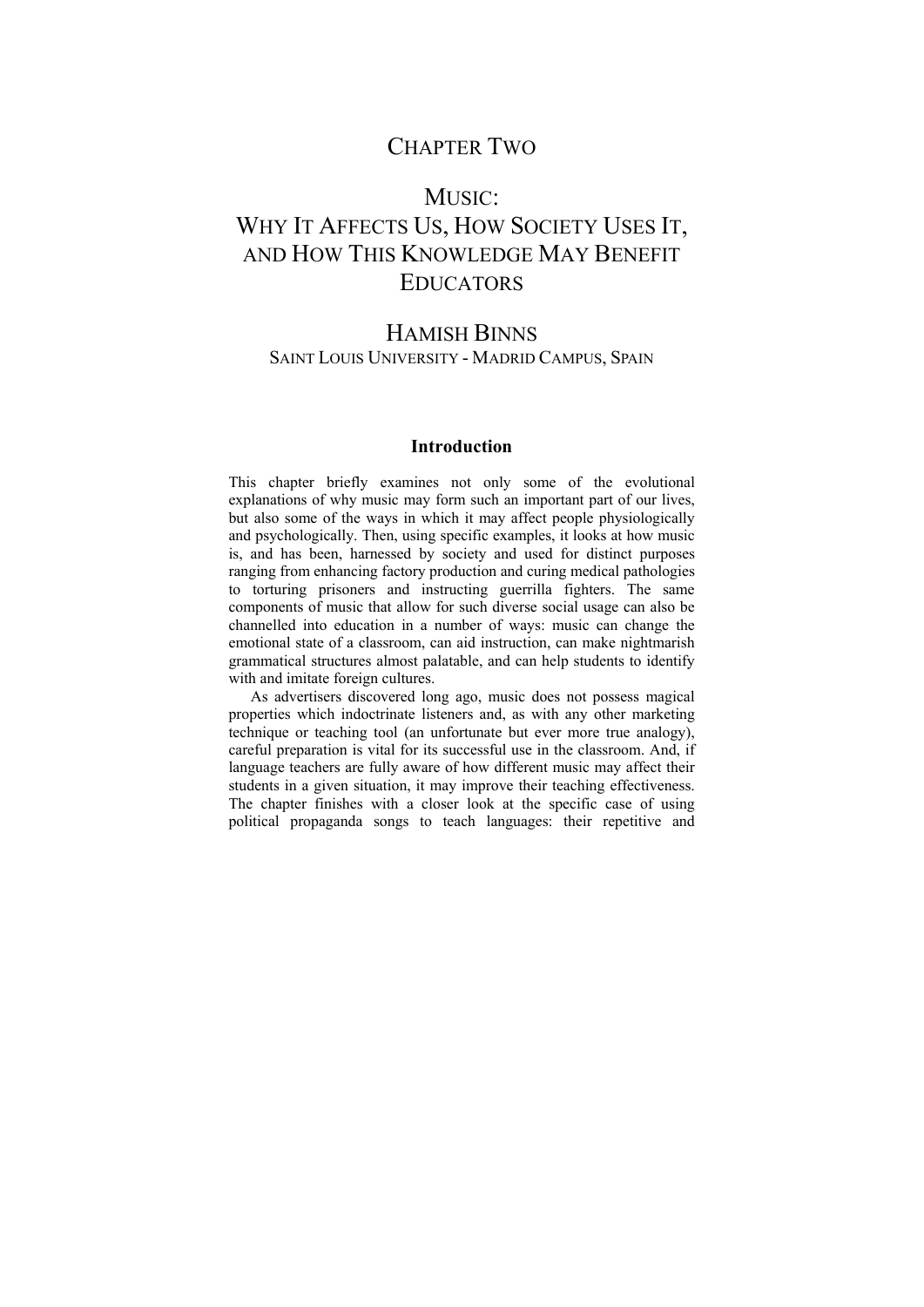rhythmic structures which are designed to motivate and communicate specific messages make them highly effective language teaching tools.

#### **Why music can affect us**

The origins of music are uncertain but its universality suggests that it is related to the evolution of humankind. According to Darwin, the reason why all humans have the capacity to make and appreciate music is because, in an evolutionary past, we used this to attract more sexual partners thus ensuring the survival of our species (Darwin 1871, 880), just as songbirds do (Catchpole and Slater 1995). There are many examples of dance and song playing an integral part in human courtship, ranging from the romantic jaw's harp playing of the Hmong of South East Asia or the ritual singing and dancing of the Masai in Kenya to Salsa dancing in a Latin club in Soho. Darwinian theory would suggest that the best musicians, or dancers, have more reproductive success than their less musical colleagues.

Miller (2000) applied this idea to contemporary rock musicians, arguing that Jimi Hendrix's musical output, while doing him "no survival favours" (Hendrix died at the age of 27), enabled him to have "sexual liaisons with hundreds of groupies, [maintain] parallel long-term relationships with at least two women, and [father] at least three children [...]. Hendrix's genes for musical talent probably doubled their frequency in a single generation through the power of attracting opposite-sex admirers" (2000, 331). Miller (1999) also discovered that males produced at least ten times more music than females and were most productive around the age of 30, near the time of peak mating effort and activity. If music and dance in humans are related to natural selection, as Darwinians claim, and can thus increase an individual's possibilities of finding a fit reproductive partner, then music plays, or at least has played, a fundamental role in the survival of the species: this would certainly account for music being such an effective tool for motivating students in the classroom!

There has also been much academic debate over the relationship between language and music, and which of the two evolved first. Despite a few detractors, such as Pinker, who claim that music is "quite different from language" (1997, 529), there is an increasing amount of evidence to support the idea that either language went through a musical phase during the course of its evolution (Dunbar, 2004), or that music is "derived from language" (Wilson 2012, 283).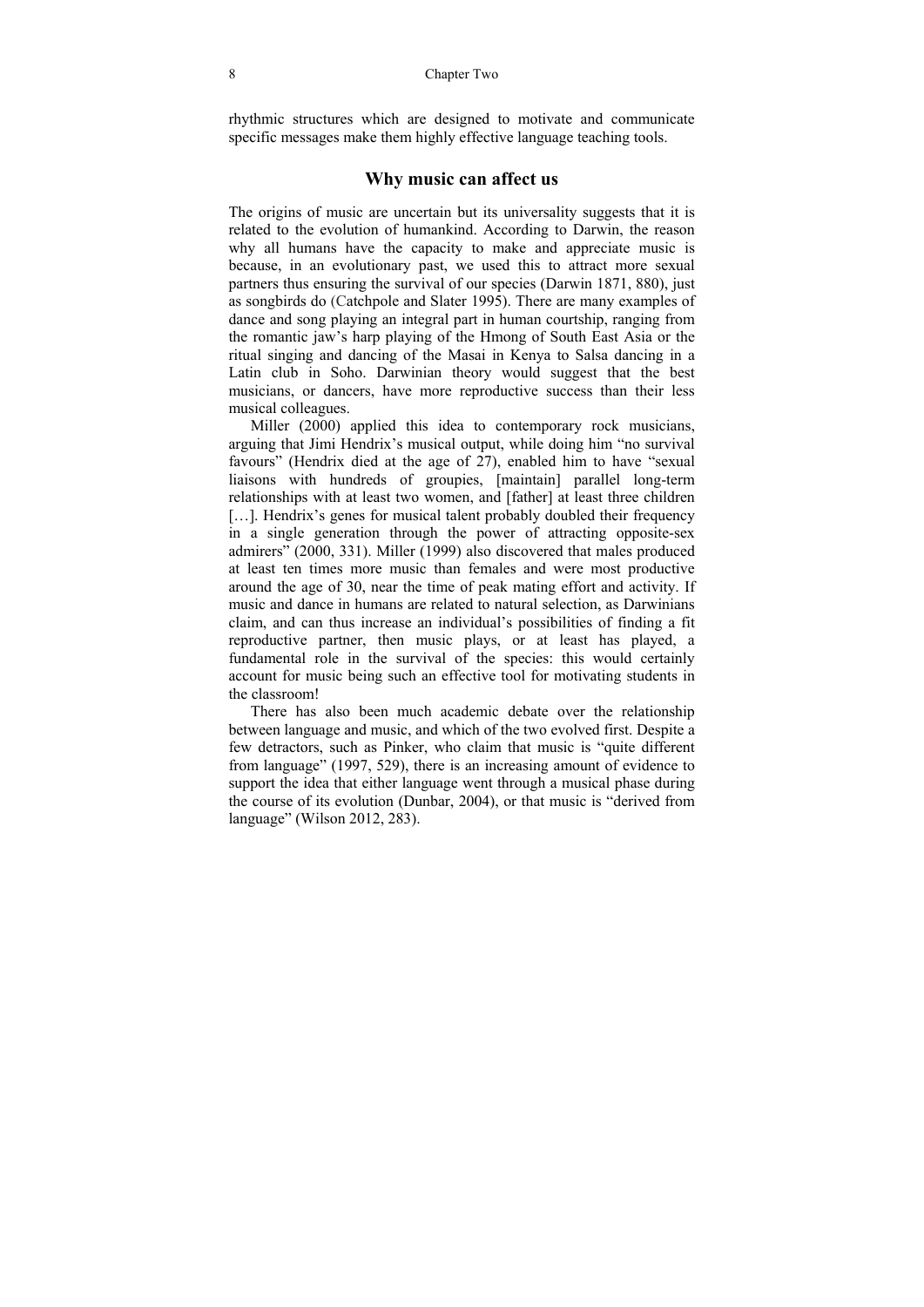Music is deeply rooted in human biology and is critical to the cognitive development of the child (Cross 1999, 25), and studies focusing on Infantdirected Speech (IDS) have shown that IDS relies on musicality rather than language to convey meaning and that it is universally recognized. Further acoustic analysis studies have demonstrated that IDS has a distinctive prosodic structure which may facilitate word learning (Kemler Nelson et al. 1989) and that vowel hyperarticulation—also found in Foreigner-directed Speech (Uther et al. 2007, 5)—may act as a didactic device for instruction of language learners (Papousek 1991).

Further proof that music and languages share some sort of evolutionary history is evident in the prosody of traditional songs. Each language demands different musical treatment and traditional music has evolved accordingly: English words do not lend themselves to flamenco rhythms just as French lyrics do not fit comfortably into Irish melodies. Indeed, the musical patterns of a baby's crying, long before words are formed, correspond to those of their mother's language (Mampe et al. 2009). Thus, the prosody found in traditional music is perhaps one of the easiest ways of illustrating a language's rhythm, word emphasis, word intonation, and pronunciation.

#### **How music can affect us**

Research suggests a direct cause-effect relationship between certain types of music and physiological reactions in human subjects. Music can cause galvanic skin response (Peretti and Swenson 1974), vasoconstriction (Kibler and Rider 1983), and muscle tension (Scartelli 1984), and can also affect the variability of heart rate (McCraty et al. 1996; Anshel et al. 1978; Roballey et al. 1985), respiration rate (Foster and Gamble 1906), pulse rate, and blood pressure (Webster 1973).

Brain anatomy research has shown that music can affect the limbic system, which is part of the Emotional Response System, and may stimulate the release of endorphins which in turn inhibit the transmission of pain signals (Creutzfeldt et al. 1989). This mental and emotional activity can also alter the autonomic nervous system (ANS) (Kamada et al. 1992), which may in turn affect the function of the cardiovascular (Sinha et al. 1992), neuroendocrine (Lovallo et al. 1990), and immune systems (Ader et al. 1991). It seems likely that the immune and hormonal changes observed in subjects after listening to music are a result of the ANS being affected (Lenton et al. 1991; Updike et al. 1987). Music can also facilitate the induction of trance because it stimulates the alpha brain waves that allow a person to think internally or have a tranquil state of mind: studies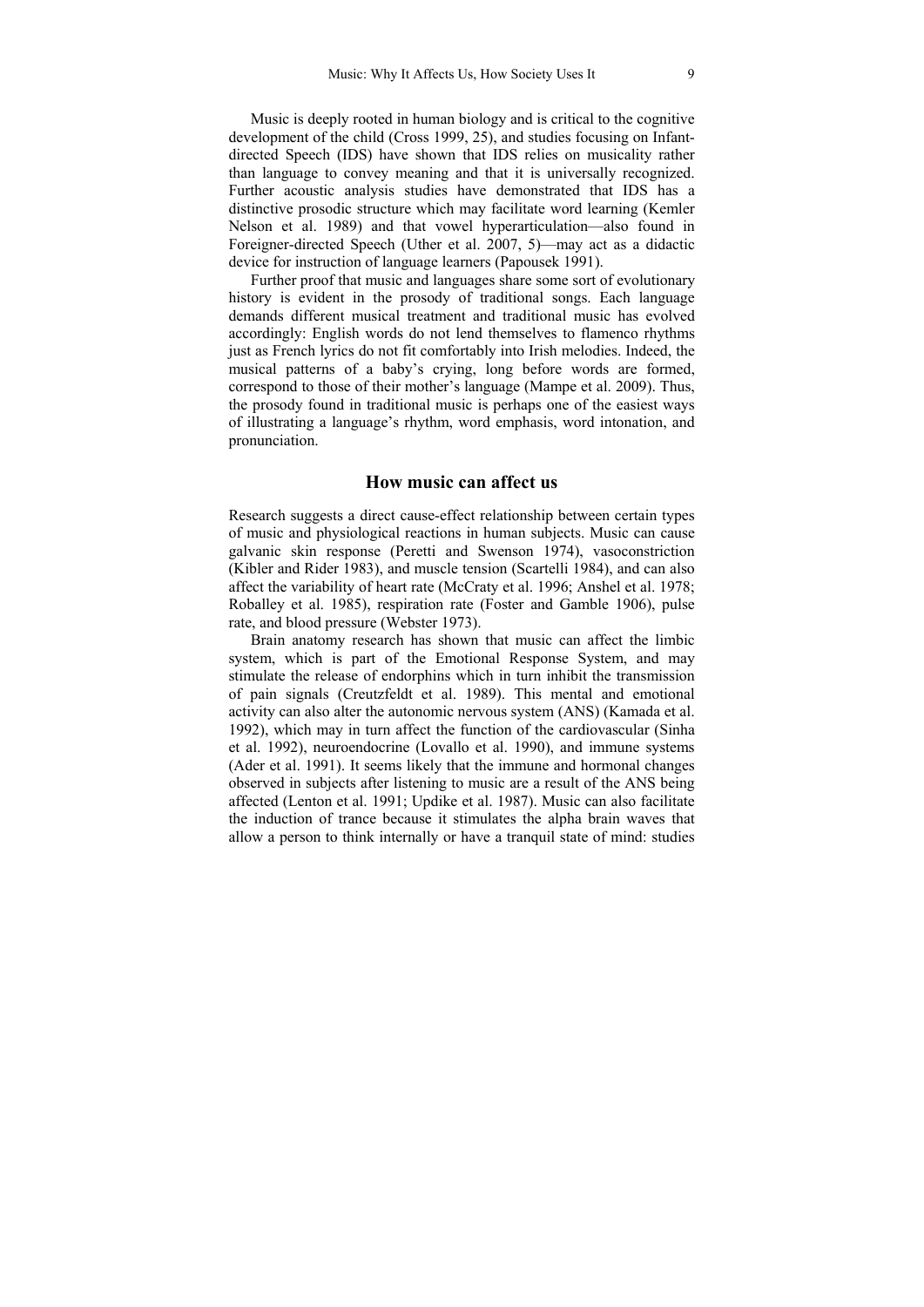using electroencephalographs have found that musicians produce a higher amount of alpha waves in the temporal lobe than non-musicians do (Overman et al. 2003).

All music has a continuous fluctuation of pitch which coincides with the ebb and flow of the emotions that are being expressed (Cooke 1959, 105), and these emotions may provoke subsequent behavioural patterns. Being happy has been found to induce increased cooperation (Isen 1970; Fried and Berkowitz 1979) and the ability to think more creatively (Isen et al. 1987). Krumhansl (1997) observed that music which is expected to invoke sadness produces large changes in heart rate, blood pressure, skin conductance and temperature while music which is expected to provoke fear produces important changes in pulse rate and amplitude and music which is expected to provoke happiness produces significant changes in respiratory patterns. McCraty et al. (1988) reported that 15 minutes of listening to Grunge music caused a significant increase in hostility, sadness, tension and fatigue, even in teenagers who claimed to like it: this may be explained by negative sensations producing an increase in sympathetic stimulation, which in turn increases levels of cortisol and other adrenal steroids (McCraty et al. 1995). The levels of these steroids have also been shown to vary in response to musical intervention using designer music, such as Lew Childre's, *Speed of Balance* (Childre 1996).

Having seen the physiological effects that music may produce in humans, teachers may want to think carefully what music they use next time in the classroom. However, many of these studies seem to ignore factors such as the surroundings, the predisposition or the personality of the subject, and these may be as important as—if not more important than—the music itself in terms of producing reactions in people.

#### **What music is like and how it can be used**

#### *Unification*

Music plays a role in both creating groups and reinforcing the feeling of belonging to a group. According to Benzon (2001, 81), music is the "biotechnology of group formation" and "is a medium through which individual brains are coupled together in shared activity" (2001, 23). In terms of the classroom, it can help with classroom management, such as clean-up activities and it can be used to time activities, and to provide attention cues in order to energize and motivate students (Sprenger 2002). Music can also aid in building a stronger sense of community and a culture of caring, where people nurture each other (Bennington 2004).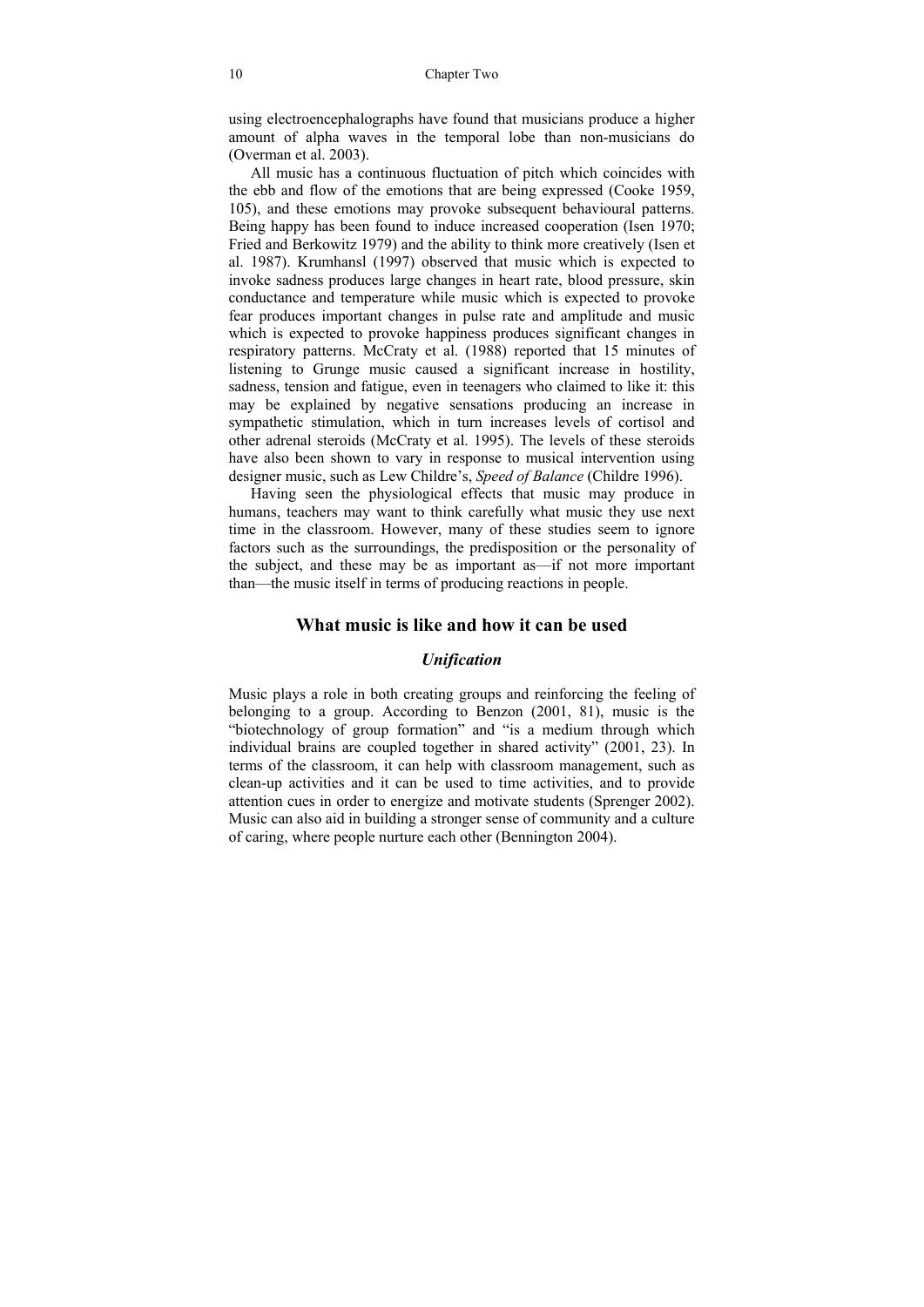Ironically, just as music can favour the formation of in-groups, it can also create out-groups, which is why teachers must choose carefully what music they use in the classroom. Some students may like Heavy Metal and will automatically reject other genres such as Pop or Hip-Hop, and vice versa. Hence, unfashionable genres such as classical, 1950s rock and roll or folk music are often safer options for the secondary school classroom because few adolescents will have any established opinions on them. The exclusive nature of certain genres of music, however, tends to be at a very local level because, as Blacking (1973, 68) suggests, there is a universally recognized relationship between musical intervals and human feelings, which makes music a useful tool for traversing cultural boundaries (Mithen 2005, 91; Oelman and Loeng 2003). Although music can form inand out-groups, it is often one of the easiest ways of beginning meaningful communication in a foreign culture, as many travelling musicians can testify.

#### *Arousal*

Music has the power to arouse strong sentiments among the members of a specific group, whether it be a tight-knit group such as the Scouts or a loose-knit group such as Michael Jackson fans. Traditionally, armies have been accompanied by marching bands or bagpipers to boost morale and arouse patriotic feelings. Although musicians no longer go into battle playing, soldiers still listen to music. Songs, such as Mystikal's *Round out the Tank*, and Outkast's *Bombs Over Baghdad* were popular among US troops in the Iraq war, and helped psych them up before battle (Gittoes 2006). Similarly, students often listen to their favourite music to help them to focus before an exam.

Arousal, however, does not always produce a positive sensation, as the research carried out by McCraty et al. in Grunge music showed (McCraty et al. 1988), and music that is played repetitively at loud volumes during extended periods, can easily become a weapon of torture. In 2006, the BBC reported that US troops were torturing Iraqi prisoners by playing the Barney *I Love You* song for up to 12 hours non-stop. Obviously, the volume of music played in a classroom must be appropriate to the task being performed, and the number of times a song is repeated during a specific exercise must be carefully monitored, so as not to produce a negative effect on the students.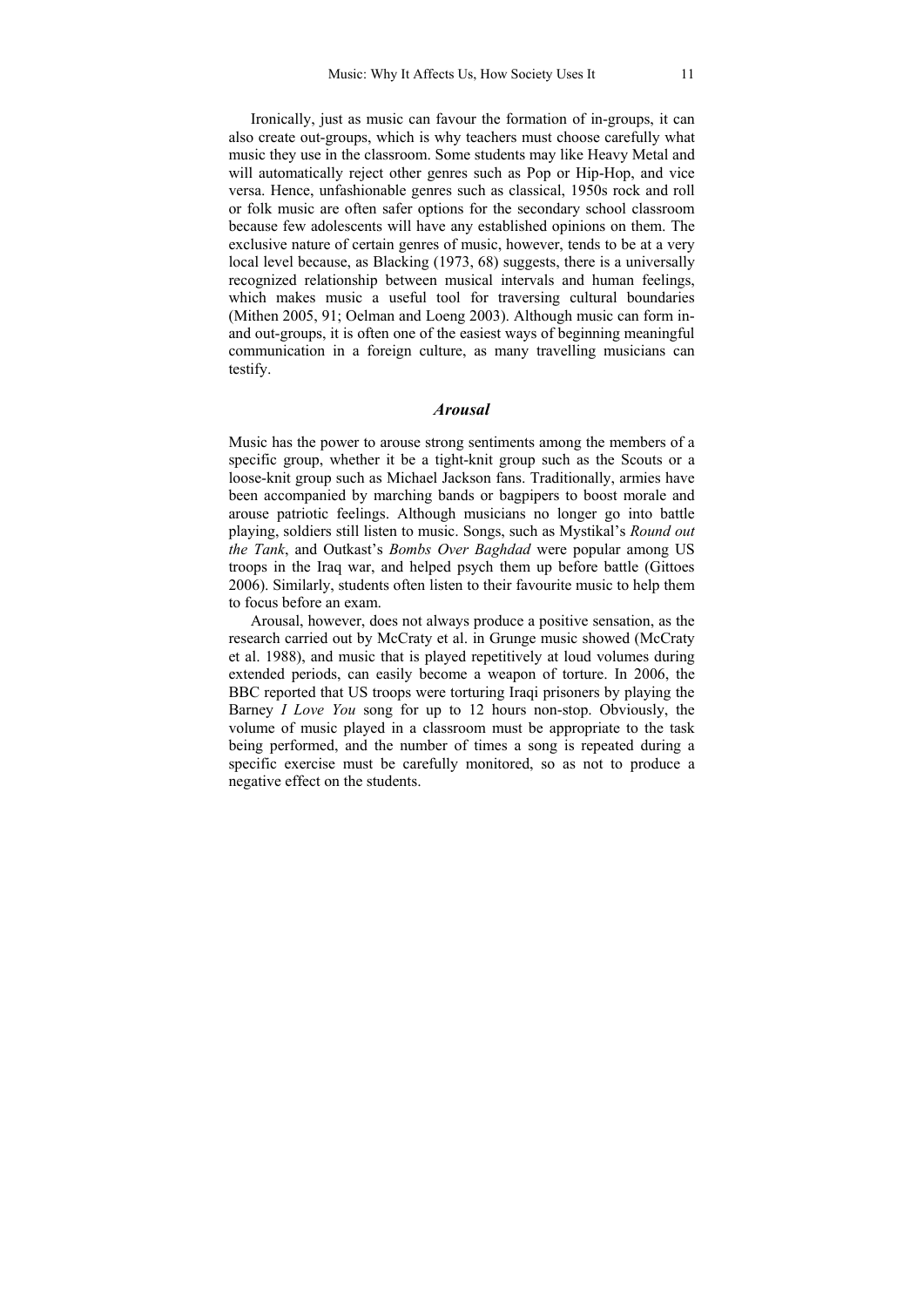#### *Healing*

There are numerous anthropological reports of music being used by healers in societies such as the Navajo (Fergusson 1931, 203-204) or the Ashanti (Wilson 2006). In Evans-Pritchard's account of Azande witchcraft, he explains how divinatory medicines made from magical trees and herbs were activated by drumming, singing, dancing (1976, 436). Indeed, Rouget, in his anthropological study of music and trance, refers to shamans as *musicants* and possessed people as *musicated* (1985, 288). More recently, sedative music has allowed doctors to reduce doses of anaesthetics and other pain-relief medication (Standley 1995; Robb et al. 1995). Robertson claims that "fifteen minutes of soothing music lulls the patient into such a state of well-being that only 50 per cent of recommended doses of sedatives and anaesthetic drugs are needed to perform otherwise very painful operations" (Robertson as cited in Horden 2000, 12). Similarly, classical music has been used to reduce anxiety and depression (Guzzetta, 1989), and new age music has been found to facilitate sleep in elderly individuals with sleep disturbances (Mornhinweg 1995). Regular musical intervention using Peter Hübner's Medical Resonance Therapy Music® reportedly produced a 75% reduction in attacks among epileptic sufferers, and 80% of those treated reported a marked reduction in both the intensity of epileptic seizures and in epileptic amnesia (Hübner 1995).

Although this may not seem directly relevant to education, teachers may use music as a classroom anaesthetic to soothe rowdy spirits. Even though the music may not cure the students of their fidgetiness, it can provide a distraction which aids in making them less boisterous.

#### *Production*

In traditional societies, certain types of song are related to certain tasks, such as Bulgarian threshing songs and Somalian water-carrying songs. The music, often participatory, acts as a social binder but also allows individuals to improve their physical performance by responding to the rhythmical elements of the music and synchronizing their actions to it and the task at hand (Anshel and Marisi 1978). Music can increase employee morale and reduce absenteeism and staff turnover, and those who prefer to work with music show significant benefits in performance, job satisfaction and energy levels (Oldham et al. 1995). Keypunch operators' productivity at the Mississippi Power and Light Company increased 18.6% and their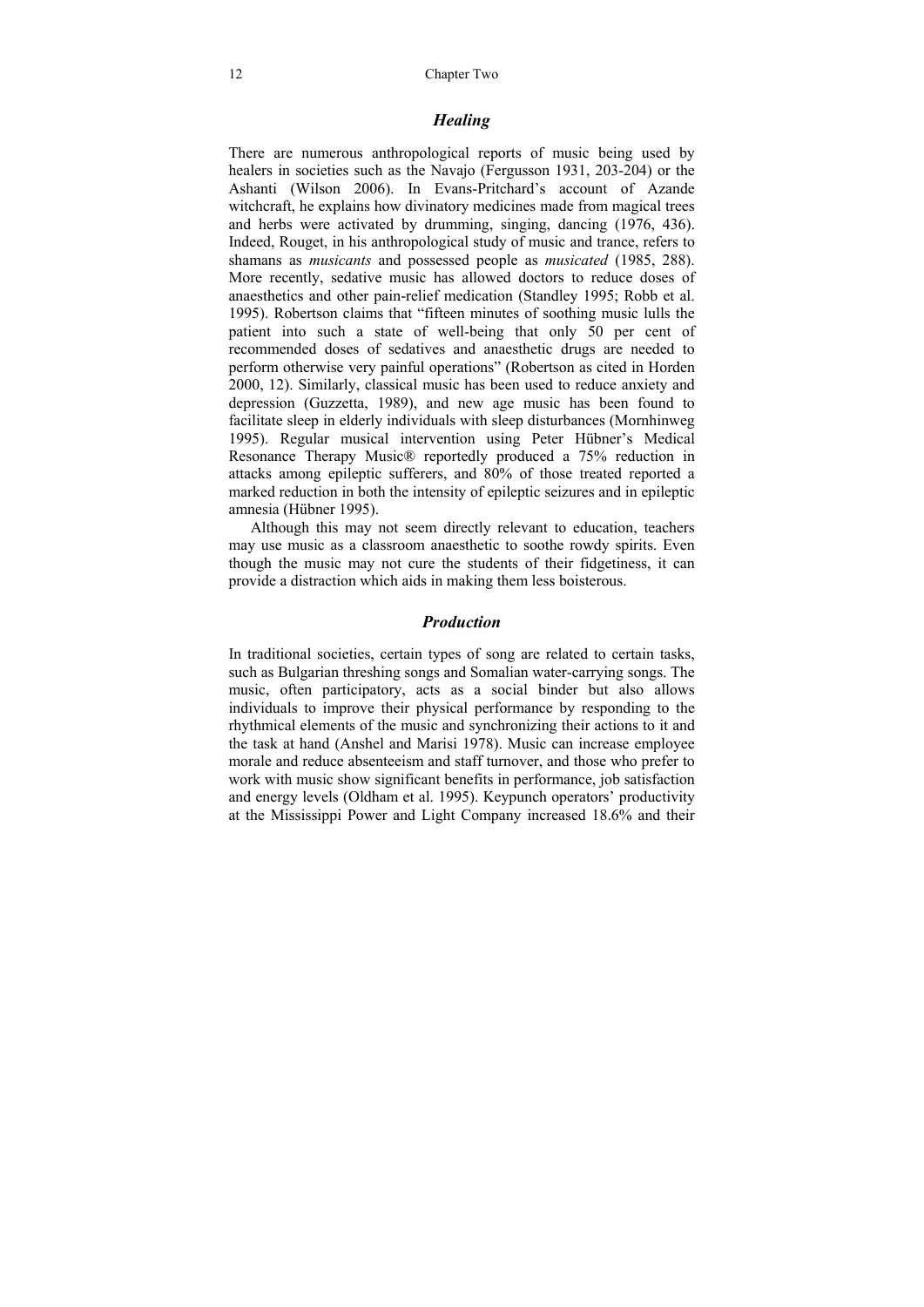errors decreased 37% as a result of the installation of a programmed background music system (Ross 1966).

In the classroom, research has shown that slow tempo music played at a low volume can enhance cognitive performance (William Pryse-Phillips 2003, 611); (Hallam et al. 2002), and can facilitate language acquisition, reading readiness, and general intellectual development (Hanshumaker 1980). According to DiEdwardo (2004), music improved students' grades and abilities to compose thesis statements for research papers in courses that emphasize reading and writing skills. Wijaya (2006) found that second language learners believed that listening to music while writing could make them relaxed and calm so that their ideas could flow easily and students who had commercially recorded pop/rock music as an integral part of the instructional package in language skills scored significantly higher with regard to continuing motivation (Weiskoff 1981; Eady and Wilson 2004).

#### *Marketing*

Between 70 and 77% of customers prefer stores that play music, and 63% of them claim that they purchase more in stores with background music (Burleson 1979; Robert 1971). Milliman's famous study on the effects of music in supermarkets found that higher sales volumes were consistently associated with slow tempo music (60-73 BPM) while in contrast, lower sales figures were consistently associated with faster tempo music (93-110 BPM), even though the customers did not seem to be significantly aware of the background music (1982, 86-91). Moreover, customers spend more money on food and drink at restaurants where slow tempo music is being played (Caldwell and Hibbert 1999), the amount of time spent drinking soda in bars decreases when fast music is played (McElrea and Standing 1992), and the number of bites per minute that diners take corresponds to the speed of music played (Roballey et al. 1985). Similarly, an increase in the volume of background music can lead to an increase in consumer's alcohol drinking in bars (Guéguen et al. 2004; 2008), and customer preference for either French or German wines is strongly associated with the use of either stereotypical French and German background music being played (North et al. 1999).

If bites per minutes could be converted into words per minute or students could be manipulated by music to favour certain subjects, then teachers would perhaps have less work to do in the classroom. However, although it is tempting to believe that music can directly influence people's actions, as expounded by Gorn (1982), subsequent studies have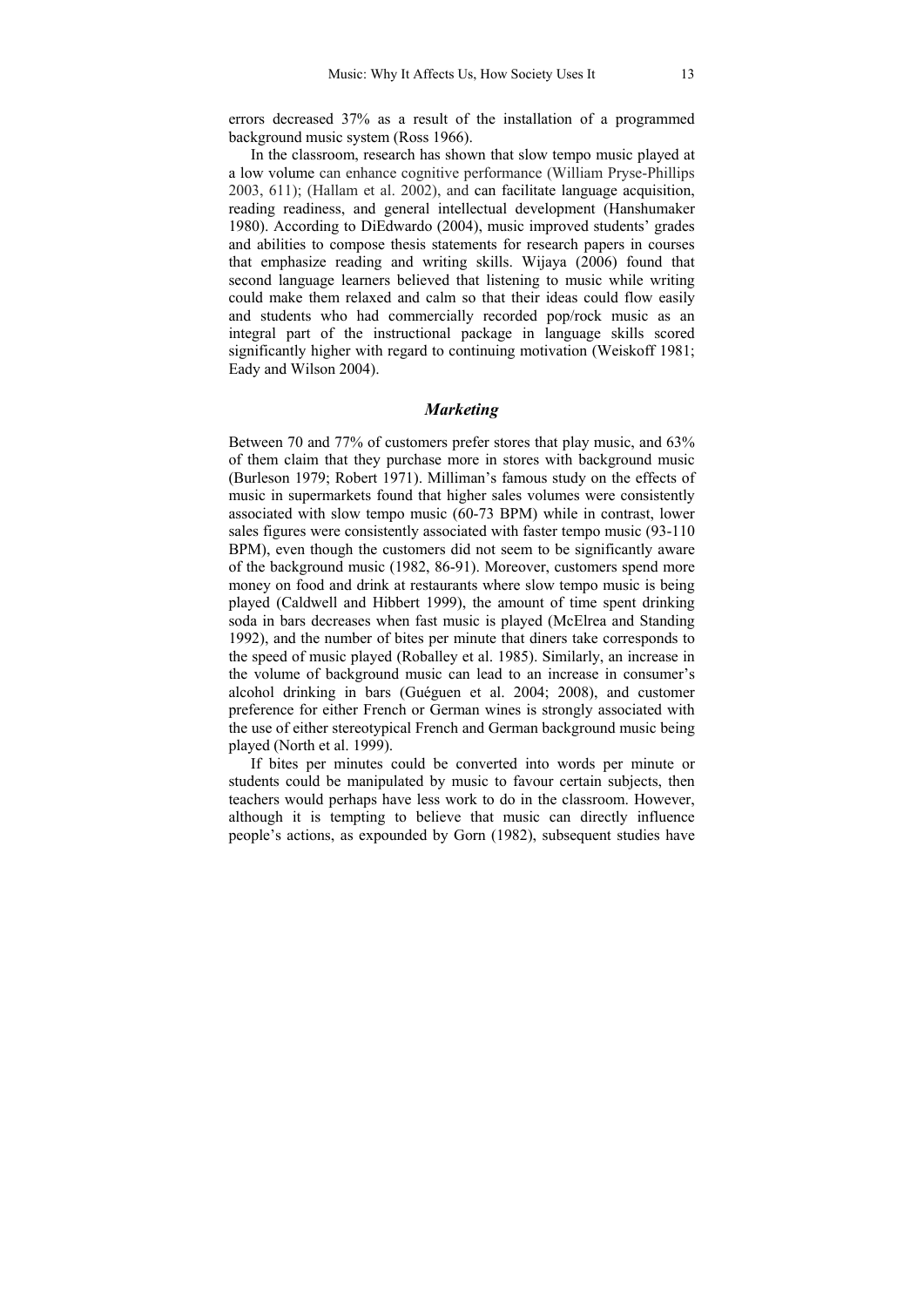#### 14 Chapter Two

indicated that music alone is not sufficient to create preference for a product (Allen and Madden 1985; Kellaris and Cox 1989). Music in the classroom is only effective when used in the correct educational setting and in conjunction with appropriate didactic preparation and exercises.

#### *Indoctrination*

Music can both enhance the meaning of words and make them easier to assimilate and memorize, and—in the correct setting—can become an extremely powerful medium for unification and indoctrination purposes. Many religious groups use music to communicate their messages, whether it is a priest intoning the creed, a Hindu singing a raga or a muezzin calling out the *Adhan*. Other groups, such as the Sufi dervishes, the Moroccan Guedra, or New York charismatic evangelists, may use music and song to transport the listeners into other states during religious or healing rituals.

The power of song has not gone unnoticed by political groups. Most political or military songs—from the *Internationale* to the *Stars and Stripes*—have fast 2/4 or marked 6/8 march rhythms and are written in major keys designed to create a sensation of happiness and euphoria in the listener (Toiviainen and Krumhansl 2003). Salvador Allende's victory in the 1970 Chilean general election was partly thanks to the *Canción Nueva* movement, which used songs to inform the illiterate *campesinos* and factory workers of a possible alternative future. Not surprisingly, many musicians, such as Victor Jara, were among the first victims of Pinochet's military coup in 1973.

During the 1980s conflict in Nicaragua, Carlos and Luis Enrique Mejía Godoy (1979) wrote a series of training songs for the mostly illiterate guerrilla fighters. The songs give chillingly precise instructions on the different types of munitions, how to make bombs or how to strip, clean and reassemble an M1 Garand rifle.

#### *Memorization and holistic learning*

Just as they do for guerrilla fighters, music and rhyme allow children to assimilate and memorize information which is otherwise too complex for them to process efficiently. According to Rudolf Steiner, imitation is an unconscious process that is different to learning and is one of the strongest features in early learning (Steiner 1923/1988), and the Waldorf system encourages repetition rather than analysis in the early years of language teaching. This seems logical when one considers that the children of the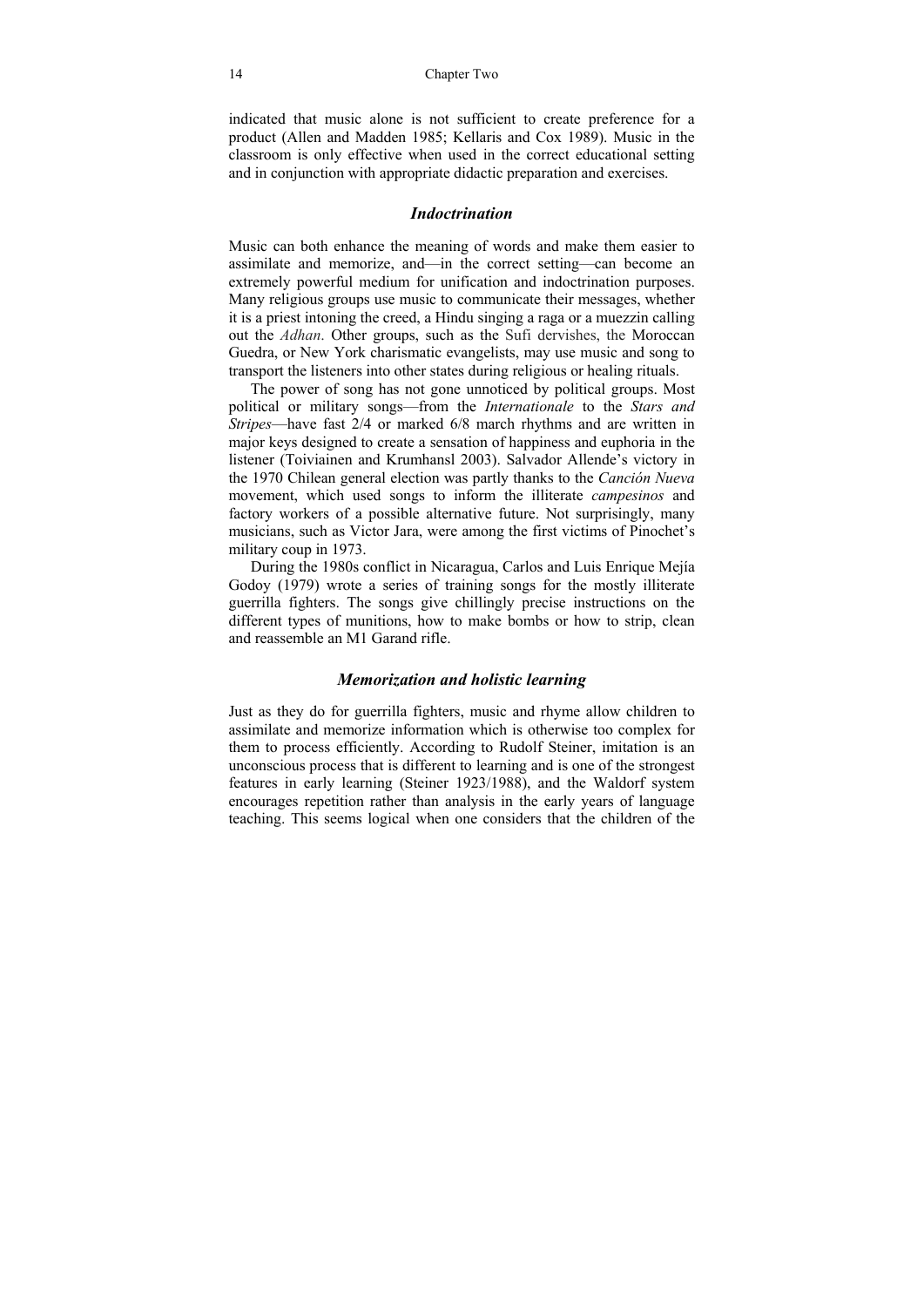last three decades have learned to count rhythmically to music while watching Sesame Street (Richardson and Wolfe 2001).

The holistic learning of chunks of melody or text is similar to the learning of a language in authentic situations, in which the learner is immersed in a culture where that language is spoken. It allows students to concentrate on the activity itself (in this case, the song) rather than on language learning. According to Krashen and Terrell, "language is best taught when it is being used to transmit messages, not when it is explicitly taught for conscious learning" (1983, 55). The vocabulary accumulated through learning songs (Griffee 1992) allows learners to unconsciously form a database of important vocabulary and grammatical structures, which can later be extracted if needed. As an example, students of Spanish who memorize the first line of *Ojalá* (1978) by Silvio Rodríguez ("Ojalá que las hojas no te toquen el cuerpo mientras caigan") have a foundation for understanding the complex use of the subjunctive, and later when they want to use a phrase starting with *ojalá* or *mientras*, they can recall this structure to use as a basis from which to construct the new phrase. This same phrase may help them learn the Spanish tendency to use articles instead of possessive pronouns when referring to parts of the body.

#### *Atmosphere*

Music can help to create a relaxed, friendly and cooperative atmosphere, a factor which is significant in language learning (Griffee 1992). Music is a carrier of emotion, and emotion mediates our thoughts and actions, thus affecting our physical and intellectual state. By purposefully capitalizing on the emotional connection between mood and music, teachers can use material related to lyrics and tunes effectively (Bennington, 2004). Since behaviour, learning and memory depend on the physical and intellectual state of the learners (Jensen 1995), music should form an integral part of every classroom (Bennington and Robert 2004).

#### *Authenticity*

Authenticity is one of the six core features of content and language integrated learning (CLIL) methodology (Mehisto et al. 2008), and involves the use of materials that have not been developed specifically for language learners (Nunan 1988), and which allow for natural contact with and for a natural acquisition of a language (Coonan 2005). Songs can provide an infinite source of authentic texts, and although, in terms of vocabulary and structure, they may sometimes seem less accessible for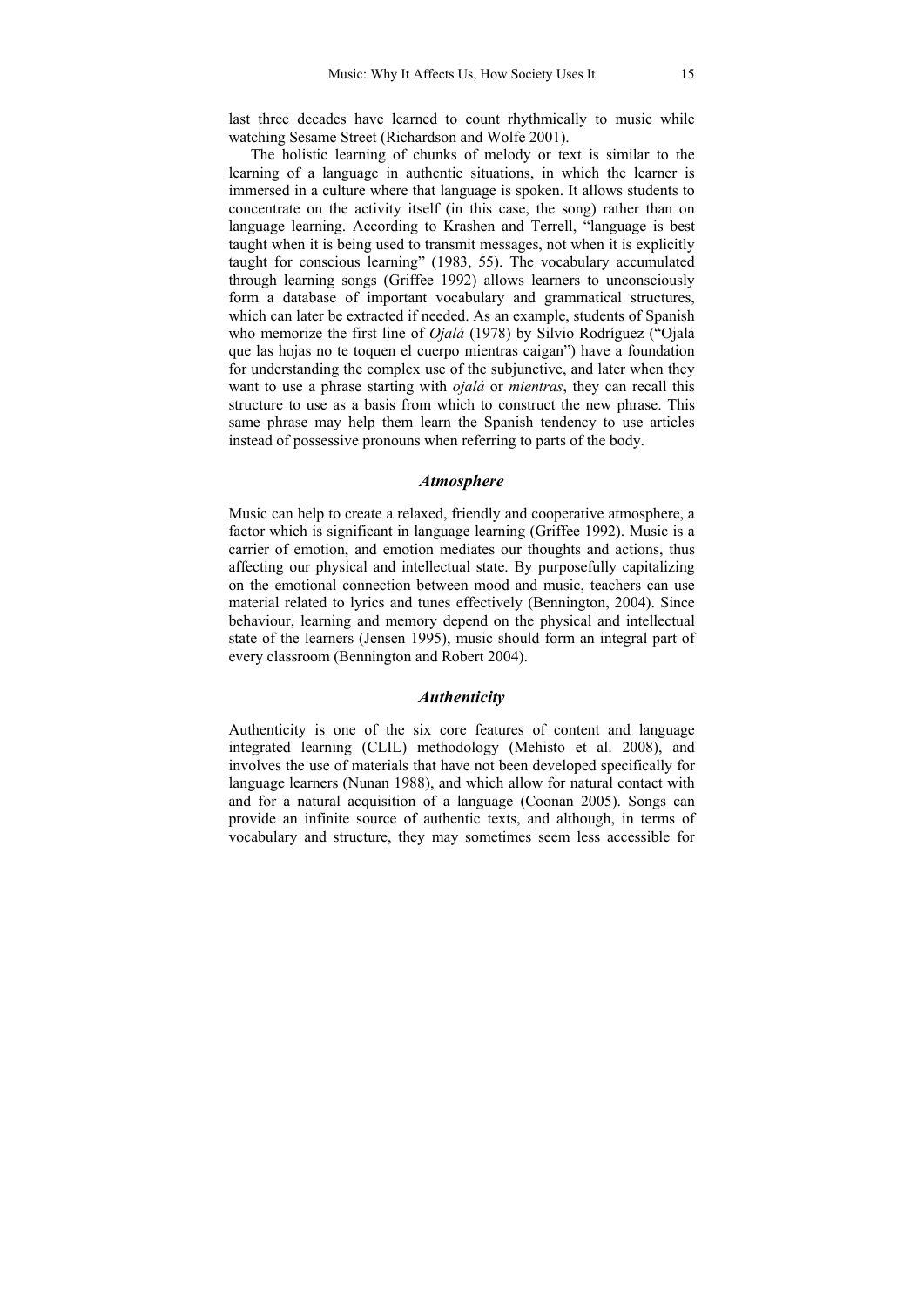certain learners, they—like any authentic text—are enjoyable, interesting and motivating (Guariento and Morley 2001).

Song lyrics also often have theme lines or a story behind them which "offer rich background and social and historical context to language learning" (Griffee 1992, ix). As examples, *We wish you a Merry Christmas* can be used to evoke the Christmas season and as a basis from which to study the related traditions, and Bob Dylan's *Masters of War* can be used to talk about the anti-Vietnam movement in the 1960s.

#### **Using protest songs in FL teaching**

There is no one type of music that works better than all others in the classroom because—like any teaching tool—a song is only as effective as a teacher makes it. However, folk-based protest songs contain many elements that lend themselves to language teaching. Most protest songs are culturally specific, and thus belong to musical genres that are unfamiliar to young learners, and do not create any problems of in-groups or out-groups. Moreover, they stimulate interest in problems related to the culture of the language being taught, and since these problems are divorced from the students' life experiences, the students do not suffer moral dilemmas. For example, a student from Saudi Arabia will quite happily talk about human rights issues in the USA but will probably be very uncomfortable talking about similar issues in his or her own country. The slightly illicit aspect of many protest songs can also be a useful motivational factor in the classroom, especially among adolescents.

Protest songs are specifically designed to mobilize and motivate people, and the lyrics tend to be clear, direct and repetitive. Moreover, since the melodies and rhythms tend to be culturally specific, the songs tend to be highly prosodic, and hence provide useful models of the language's rhythm, word emphasis, word intonation, and pronunciation. Examples of songs that can be used effectively for EFL are: Joan Baez' *We shall not be moved*, Bob Marley's *Bad Card* or Bob Dylan's *Masters of War.* There are many examples for the teaching of other languages as well, such as: for Spanish, Quilapayún's *Venceremo*s; for Portuguese, Chico Buarque's *Construçao*; and for French, Mireille Mathieu's *La Marseillaise.* 

#### **Conclusion**

The social importance of music can perhaps be attributed to evolutionary, physiological and psychological processes. Music can act as a facilitator to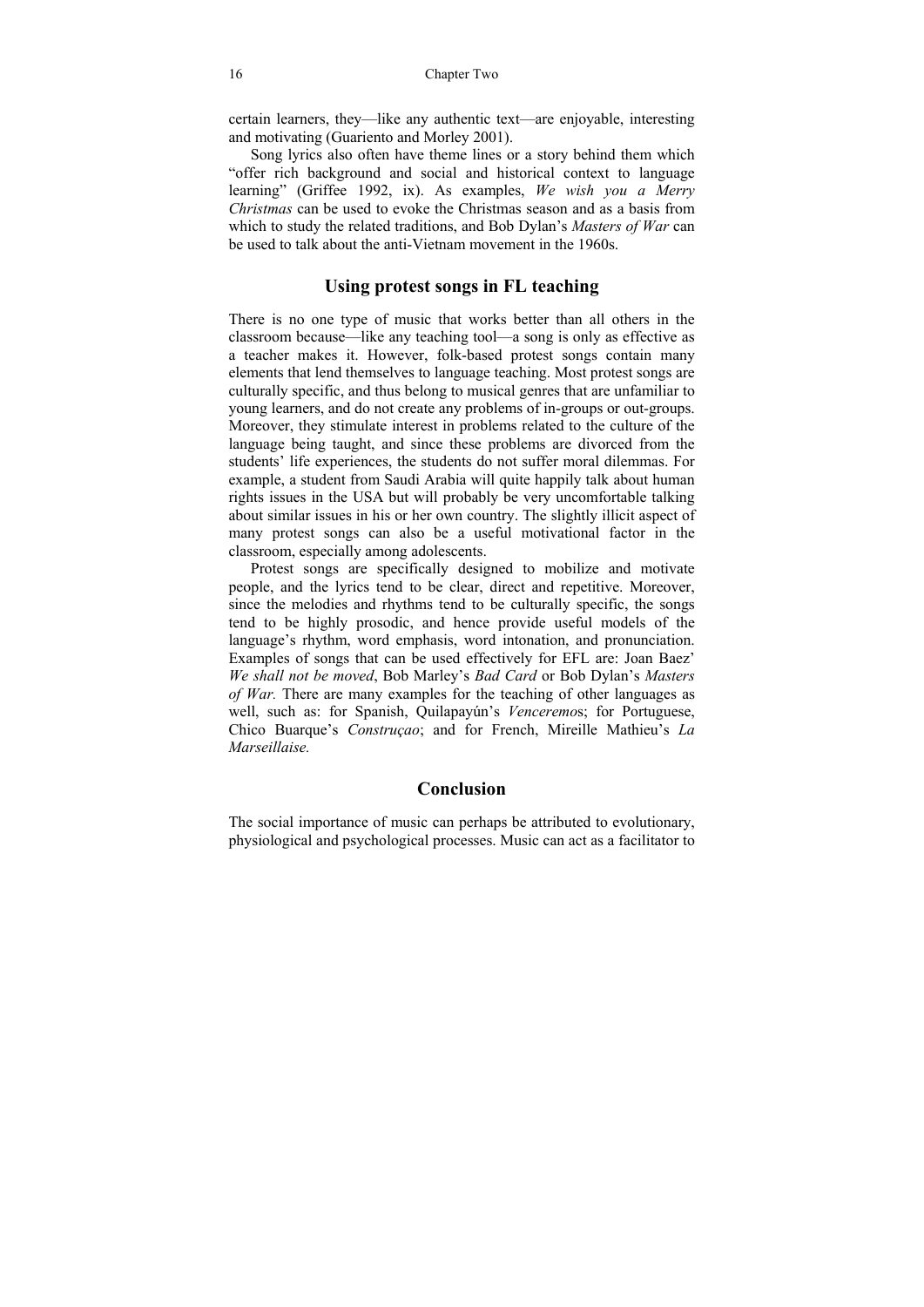help induce certain states and, in adequate settings, can be applied to enhance group cohesion, production, health, memory, marketing and ideologies. Music can be applied effectively to enhance education in that it can provide authentic material, facilitate the memorization of instructions, vocabulary, structures, and pronunciation, create favourable teaching environments, and motivate students. It can also serve as a basis from which to teach otherwise complex language concepts. Nevertheless, music in itself is no guarantee that teaching will be enhanced: it must fit the situation in which it is to be used because the wrong music can produce effects that totally neglect the objective of the exercise. Music in itself cannot cure a sick person, but together with a competent authoritative figure in whom the patient trusts, an appropriate setting, and the appropriate care, music can enhance the effectiveness of certain treatments. Music cannot make a customer buy a specific product, but if that product caters to the customer's needs, is adequately positioned and well-priced, then the music may enhance its sales. Similarly, music cannot teach students unless it is combined with suitable preparation, justification, and tasks. Music, just like any supplemental tool, can be used constructively and effectively or not: its effectiveness depends totally on the teacher.

#### **References**

- Ader R, D. L. Felten and N. Cohen. 1991. Eds. *Psychoneuroimmunology*. 2nd ed. San Diego, Calif: Academic Press Inc: 1081-1113.
- Allen, C. T. and T. J. Madden. 1985. "A Closer Look at Classical Conditioning." *Journal of Consumer Research* 12(December): 301- 315.
- Anshel, M. H. and D. Marisi. 1978. "Effects of Music and Rhythm on Physical Performance." *Research Quarterly* 49: 109–113.
- Bennington, Robert W. 2004. *Music Use in the Classroom: Comparing Effects on Students*. University of Lethbridge, Faculty of Education.
- Benzon, W. 2001. *Beethoven's Anvil: Music in Mind and Culture*. Oxford: Oxford University Press
- Blacking, J. 1973. *How Musical is Man?* Washington: University of Washington Press.
- Burleson, G. L. 1979. "Retailer and Consumer Attitudes Towards Background Music." Unpublished paper, Department of Business Administration, University of Texas at El Paso.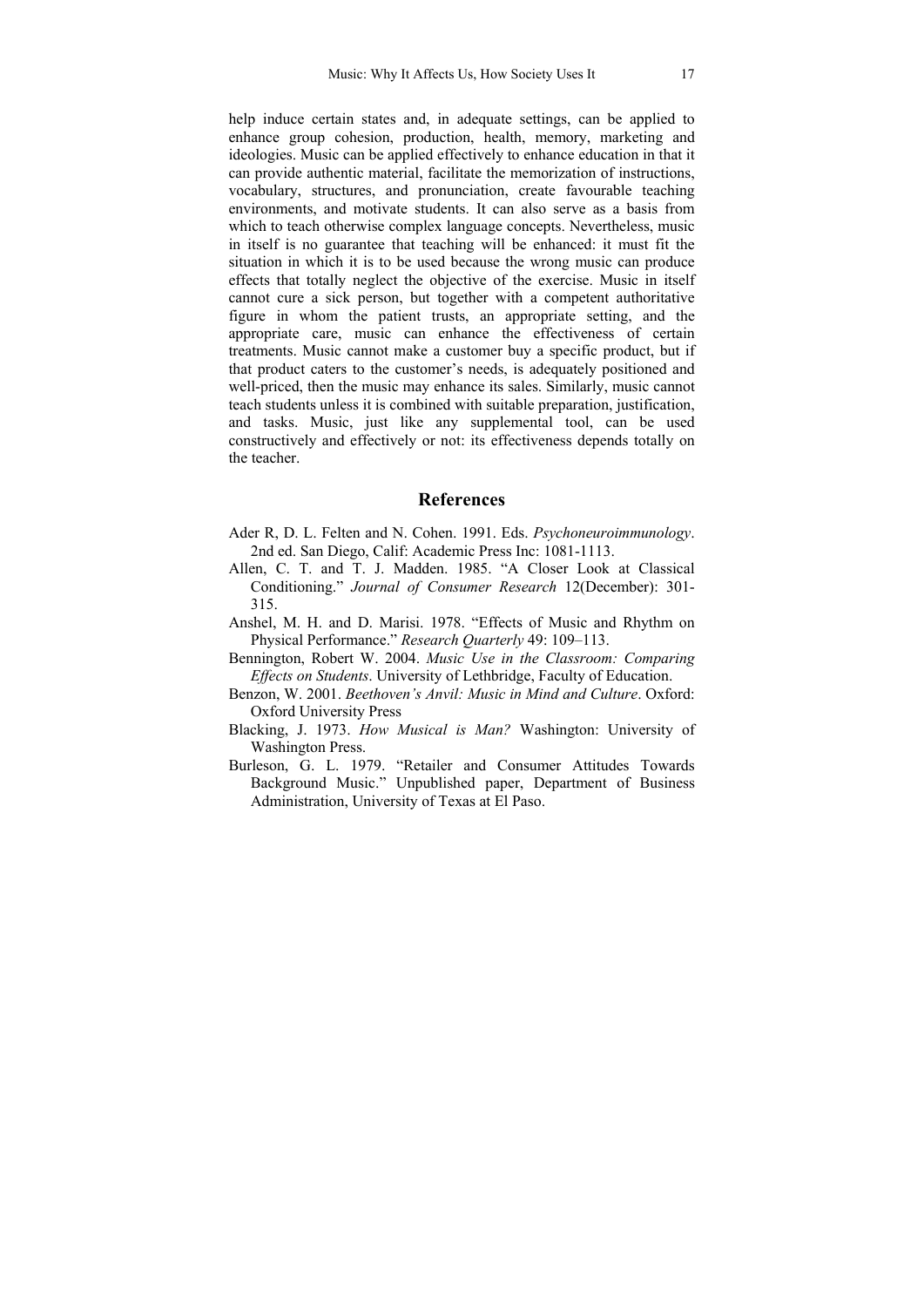- Caldwell, C. and S. A. Hibbert. 1999. "Play that One Again: the Effect of Music Tempo on Consumer Behavior in a Restaurant." *European Advances in Consumer Research* (4): 58-62**.**
- Catchpole, C. K. and P. J. B. Slater. 1995. *Bird Song: Biological Themes and Variations*. Cambridge, UK: Cambridge University Press.
- Childre, D. L. 1996. *Cut-thru*. Boulder Creek, California: Planetary Publications.
- Cooke, D. 1959. *The Language of Music*. Oxford: Oxford University Press.
- Coonan, C. M. 2005. "The Natural Learning of a Foreign Language. CLIL as a Possible Partial Solution for the Primary School." *Scuola e Lingue Moderne* 4-5.
- Creutzfeldt, O. and G. A. Ojemann. 1989. "Neuronal Activity in the Human Lateral Temporal Lobe III: Activity Changes During Music." *Experimental Brain Research* 77: 490–498.
- Cross, I. 1999. "Is Music the Most Important Thing We Ever Did? Music, Development and Evolution." In *Music, Mind and Science,* edited by Suk Won Yi. 10-39.
- Darwin, C. 1859. *The Origin of Species.* London: J. Murray.
- DiEdwardo, M. A. 2004. *Music Transforms the College English Classroom*. Dissertation. California Coast University. Santa Ana, California.
- Dunbar, R. 2004. *The Human Story*. London: Faber and Faber.
- Eady, I. and J. D. Wilson. 2004. The Influence of Music on Core Learning. *Education (Chula Vista Calif.)* 125/2: 243-248.
- Evans-Pritchard, E. E. 1976. *Witchcraft, Oracles and Magic Among the Azande*. Oxford: Oxford University Press.
- Fergusson, E. 1931. *Dancing Gods: Indian Ceremonials of New Mexico and Arizona*. New York: Alfred Knopf.
- Foster, E. and E. A. M. Gamble. 1906. "The Effect of Music on Thoracic Breathing." *American Journal of Psychology* 17: 406-416.
- Fried, R. and Berkowitz, L. 1979. "Music Hath Charms...and Can Influence Helpfulness." *Journal of Applied Social Psychology* 9: 199- 208.
- Gilbert Rouget. 1985. *Music and Trance: A Theory of the Relations between Music and Possession*. Chicago: University of Chicago Press.
- Gittoes, G. 2006. *Soundtrack to War.* Melee Entertainment.
- Gorn, G. 1982. "The Effects of Music in Advertising on Choice Behavior. A classical Conditioning Approach." *Journal of Marketing* 46(Winter): 94-101.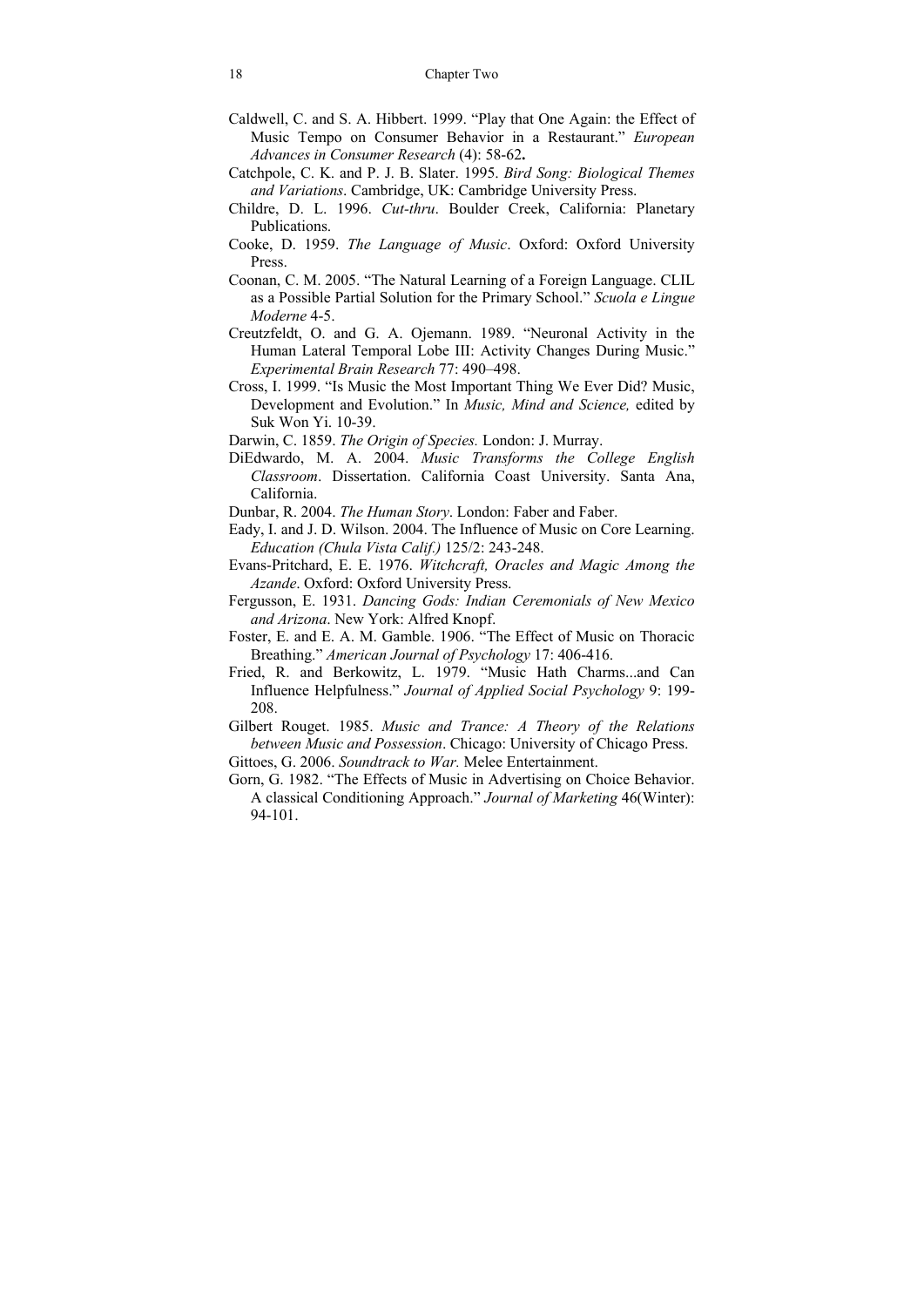- Griffee, D. 1992. *Songs in Action: Classroom Techniques and Resources*. New York: Prentice Hall.
- Guariento, W., and J. Morley. 2001. "Text and Task Authenticity in the EFL classroom." *ELT Journal* 55(4): 347–353.
- Guéguen, N., C. Jacob, M. Lourel and H. Le Guellec. 2008. "Sound Level of Environmental Music and Drinking Behavior: a Field Experiment with Beer Drinkers." *Alcoholism: Clinical and Experimental Research* 32: 1795-98.
- Guéguen, N., H. Le Guellec and C. Jacob. 2004. "Sound Level of Background Music and Alcohol Consumption: an Empirical Evaluation." *Perceptual and Motor Skills* 99 (1): 34-38.
- Guzzetta, C.E. 1989. "Effects of Relaxation and Music Therapy on Patients in a Coronary Care Unit with Presumptive Acute Myocardial Infarction." *Heart and Lung* 18: 606-616.
- Hallam, S., J. Price and G. Katsarou. 2002. "The Effects of Background Music on Primary School Pupils' Task Performance." *Educational Studies* 28: 112-122.
- Hanshumaker, J. 1980. "The Effects of Arts Education on Intellectual and Social Development: A Review of Selected Research." *Bulletin of the Council for Research in Music Education* 61: 10-28.
- Horden, P. (ed). 2000. *Music as Medicine: The History of Music Therapy since Antiquity.* Aldershot: Ashgate.
- Hübner. P. 1995. *The Harmony Laws of Nature in the Microcosm of Music*. Edermünde, Germany: AAR Edition-Scientific Information Service.
- Isen, A. M. 1970. "Success, Failure, Attention and Reactions to Others: The Warm Glow of Success." *Journal of Personality and Social Psychology* 15: 294-301.
- Isen, A. M., K. A. Daubman and G. P. Nowicki. 1987. "Positive Affect Facilitates Creative Problem Solving." *Journal of Personality and Social Psychology* 52(6): 1122-1131.
- Kamada, T., S. Miyake, M. Kumashiro, H. Monou and K. Inoue. 1992. "Power Spectral Analysis of Heart Rate Variability in Type As and Type Bs During Mental Workload." *Psychosomatic Medicine*. 54: 462- 470.
- Kellaris, J. J, D. Cox and A.D. Cox. 1989. "The Effects of Background Music in Advertising: a Reassessment." *Journal of Consumer Research* 16: 113-118.
- Kemler Nelson, D. G., K. Hirsh Pasek and P. W. Jusczyk. 1989. "How the Prosodic Cues in Mothers Might Assist Language Learning." *Journal of Child Language* 16: 55–68.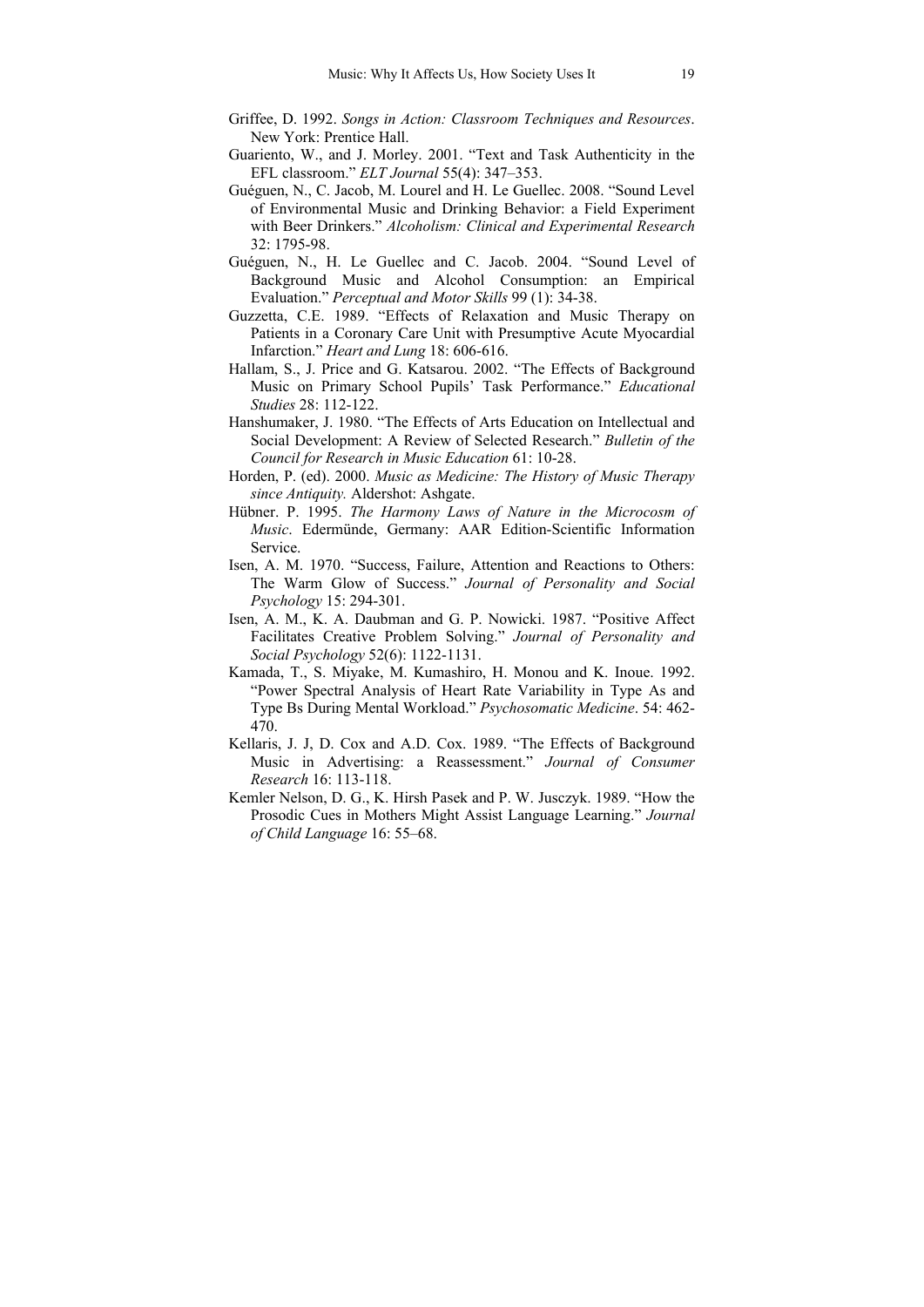- Kibler, V. E. and M. S. Rider. 1983. "Effects of Progressive Muscle Relaxation and Music on stress as Measured by Finger Temperature Responses." *Journal of Clinical Psychology* 39(2): 213-215.
- Krashen, S. D., and Terrell, T. D. 1983. *The Natural Approach: Language Acquisition in the Classroom*. Oxford: Pergamon Press.
- Krumhansl, C. L. 1997. "An Exploratory Study of Musical Emotions and Psychophysiology." *Canadian Journal of Experimental Psychology* 51(4): 336-353.
- Lenton, S. R. and P. R. Martin. 1991. "The Contribution of Music vs. Instructions in the Musical Mood Induction Procedure." *Behavioral Research Therapy* 29(6): 623-625.
- Lovallo, W. R., G. A. Pincomb, R. B. Brackett and D. J. Wilson. 1990. "Heart rate Reactivity as a Predictor of Neuroendocrine Responses to Aversive and Appetitive Challenges." *Psychosomatic Medicine* 52: 17- 26.
- Mampe, B., A. Friederici, A. Christophe and K. Wermke. 2009. "Newborns' Cry Melody Is Shaped by Their Native Language." *Current Biology* 19(23): 1994-1997.
- McCraty, R., M. Atkinson, G. Rein and A. D. Watkins. 1995. "The Effects of Emotions on Short Term Heart Rate Variability Using Power Spectrum Analysis." *American Journal of Cardiology* 76: 1089-1093.
- McCraty, R., M. Atkinson, G. Rein, A.D. and Watkins. 1996. "Music enhances the effect of positive emotional states on salivary IgA." *Stress Medicine* 12: 167-175.
- McCraty, R., R. Barrios-Chopli, M. Atkinson and D. Tomasino. 1988. "The Effects of Different Types of Music on Mood, Tension, and Mental Clarity." *Alternative Therapies in Health and Medicine* 4: 75- 84.
- McElrea, H. and L. Standing. 1992. "Fast Music Causes Fast drinking." *Perceptual and Motor skills* 75: 362
- Mehisto, P., M. J. Frigols and D. Marsh. 2008. *Uncovering CLIL*. Macmillan Educational.
- Mejía Godoy, C. and L. E. Mejía Godoy. 1979. *Guitarra Armada*. Pentagrama, México
- Miller, G. F. 1999. "Sexual Selection for Cultural Displays." In *The Evolution of Culture,* edited by R. Dunbar, C. Knight, and C. Power, 71-91. Edinburgh: Edinburgh University Press.
- —. 2000. "Evolution of Human Music through Sexual Selection." In *The Origins of Music*, edited by N. L. Wallin, B. Merker, and S. Brown, 329-360. Boston MS.: MIT Press.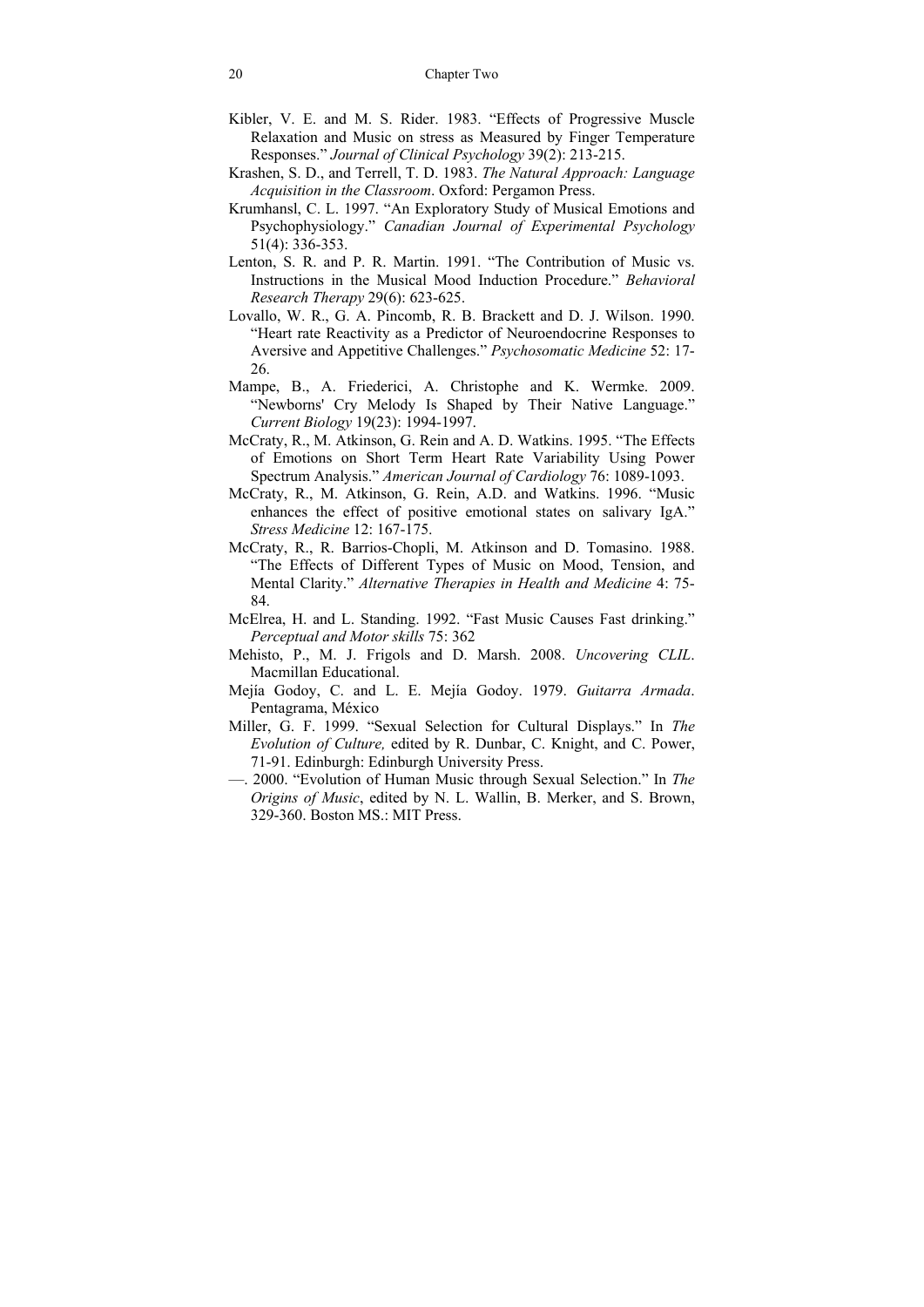- Milliman, R. 1982. "Using Background Music to Affect the Behavior of Supermarket Shoppers." *Journal of Marketing* 46:86-91
- Mithen, S. 2005. *The Singing Neanderthals: The Origins of Music, Language, Mind and Body.* London: Weidenfeld and Nicolson.
- Mornhinweg, G. C. and R. R. Voignier. 1995. "Music for Sleep Disturbance in the Elderly." *Journal of Holistic Nursing* 13(3): 248- 254.
- North, A. C., D. J. Hargreaves and J. McKendrick. 1999. "The Influence of In-store Music on Wine Selections." *Journal of Applied Psychology* 84: 271-276.
- Nunan, D. 1988. *The Learner-Centred Curriculum: a Study in Second Language Teaching.* Cambridge/ New York/ Melbourne: Cambridge University Press.
- Oldham, J. M., A. E. Skodol, H. D. Kellman, S. E. Hyler, N. Doidge, L. Rosnick and P. E. Gallaher. 1995. "Comorbidity of Axis I and Axis II disorders." *American Journal of Psychiatry* 152(4): 571–578.
- Overman, A. A, J. Hoge, J. Alexander Dale, J. Cross and A. Chien. 2003. "EGG Alpha Esynchronization in Musicans and Nonmusicians in Response to Changes in Melody, Tempo, and Key in Classical Music." *Perceptual and Motor Skills* 97: 519-532.
- Papousek, M. and S. F. C. Hwang. 1991. "Tone and Intonation in Mandarin Babytalk to Presyllabic Infants: Comparison with Registers of Adult Conversation and Foreign Language Instruction." *Applied Psycholinguistics* 12(4): 481-504.
- Peretti, P. O. and K. Swenson. 1974. "Effects of Music on Anxiety as determined by Physiological Skin Responses." *Journal of Research in Music Education* 22(4): 278-283.
- Pinker, S. 1997. *How the Mind Works*. New York: W. W. Norton and Company.
- Richardson, L. and M. Wolfe. 2001. *Principles and Practice of Informal Education; Learning Through Life.* London: Routledge.
- Roballey, T. C, C. McGreevy, R. R. Rongo, M. L. Schwantes, J. Steger, M. A. Winiger and E. B. Gardner. 1985. "The Effect of Music on Eating Behavior." *Bulletin of the Psychonomic Society* 23: 221-222.
- Robb, S. L., Nichols, S. J., Rutan, R. L., Bishop, B. L. and Parker, J. C. 1995. "The effects of music assisted relaxation on preoperative anxiety." *Journal of Music Therapy* 32: 2-21.
- Rodriguez, S. 1978. *Al final de este viaje*. Movieplay.
- Ross, Susan A. 1966. "Background Music Systems—Do They Pay?" *Administrative Management Journal* 27(August): 34-37.